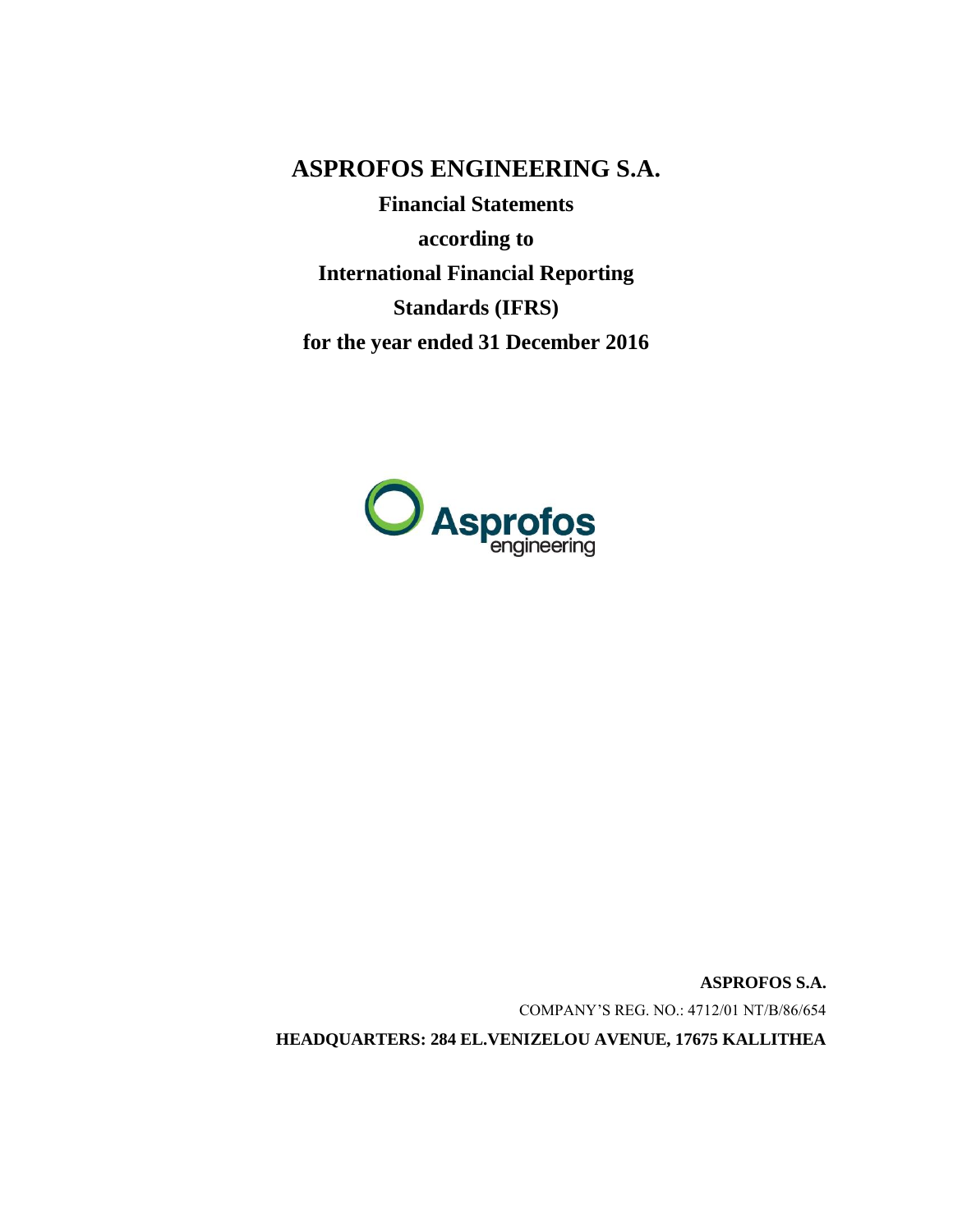# **Contents**

|                                                                                                                                                                                                                                                                                                                                                                                                                                                                                                                                                                                                                            | Page                                                                                                     |
|----------------------------------------------------------------------------------------------------------------------------------------------------------------------------------------------------------------------------------------------------------------------------------------------------------------------------------------------------------------------------------------------------------------------------------------------------------------------------------------------------------------------------------------------------------------------------------------------------------------------------|----------------------------------------------------------------------------------------------------------|
| <b>Business data</b>                                                                                                                                                                                                                                                                                                                                                                                                                                                                                                                                                                                                       | 4                                                                                                        |
| <b>Statement of Financial Position</b>                                                                                                                                                                                                                                                                                                                                                                                                                                                                                                                                                                                     | 7                                                                                                        |
| <b>Statement of Comprehensive Income</b>                                                                                                                                                                                                                                                                                                                                                                                                                                                                                                                                                                                   | 8                                                                                                        |
| <b>Statement of Changes in Equity</b>                                                                                                                                                                                                                                                                                                                                                                                                                                                                                                                                                                                      | 9                                                                                                        |
| <b>Statement of Cash Flows</b>                                                                                                                                                                                                                                                                                                                                                                                                                                                                                                                                                                                             | 10                                                                                                       |
| <b>Notes to the Financial Statements</b>                                                                                                                                                                                                                                                                                                                                                                                                                                                                                                                                                                                   | 11                                                                                                       |
| <b>General information</b><br>1                                                                                                                                                                                                                                                                                                                                                                                                                                                                                                                                                                                            | 11                                                                                                       |
| $\overline{2}$<br><b>Summary of Significant Accounting Policies</b><br>Basis for the preparation of the Financial Statements<br>2.1.1 Going concern<br>2.1.2 Changes in standards and interpretations<br>2.2 Foreign currency conversion<br>2.3 Tangible assets<br>2.4 Intangible assets<br>2.5 Impairment of non-financial assets<br>2.6 Financial assets<br>2.7 Customers and other receivables<br>2.8 Cash and cash equivalents<br>2.9 Share Capital<br>2.10 Employee benefits<br>2.11 Provisions<br>2.12 Suppliers and other obligations<br>2.13 Current and deferred taxes<br>2.14 Revenue recognition<br>2.15 Leases | 11<br>11<br>12<br>12<br>17<br>17<br>18<br>18<br>18<br>18<br>19<br>19<br>19<br>20<br>20<br>20<br>20<br>21 |
| <b>Financial Risk Management</b><br>3                                                                                                                                                                                                                                                                                                                                                                                                                                                                                                                                                                                      | 21                                                                                                       |
| 4<br><b>Significant accounting estimates and assumptions</b>                                                                                                                                                                                                                                                                                                                                                                                                                                                                                                                                                               | 24                                                                                                       |
| <b>Tangible fixed assets</b><br>5<br><b>Intangible assets</b><br>6                                                                                                                                                                                                                                                                                                                                                                                                                                                                                                                                                         | 26<br>27                                                                                                 |
| <b>Deferred tax assets</b><br>7                                                                                                                                                                                                                                                                                                                                                                                                                                                                                                                                                                                            | 27                                                                                                       |
| 8<br><b>Customers and other receivables</b>                                                                                                                                                                                                                                                                                                                                                                                                                                                                                                                                                                                | 28                                                                                                       |
| 9<br><b>Cash and cash equivalents</b>                                                                                                                                                                                                                                                                                                                                                                                                                                                                                                                                                                                      | 29                                                                                                       |
| <b>Share Capital</b><br>10                                                                                                                                                                                                                                                                                                                                                                                                                                                                                                                                                                                                 | 29                                                                                                       |
| 11<br><b>Reserves</b>                                                                                                                                                                                                                                                                                                                                                                                                                                                                                                                                                                                                      | 29                                                                                                       |
| Liabilities for personnel benefits due to termination of the service<br>12                                                                                                                                                                                                                                                                                                                                                                                                                                                                                                                                                 | 30                                                                                                       |
| <b>Other long-term liabilities</b><br>13                                                                                                                                                                                                                                                                                                                                                                                                                                                                                                                                                                                   | 32                                                                                                       |
| <b>Suppliers and other obligations</b><br>14                                                                                                                                                                                                                                                                                                                                                                                                                                                                                                                                                                               | 32                                                                                                       |
| Tax and duties payable<br>15                                                                                                                                                                                                                                                                                                                                                                                                                                                                                                                                                                                               | 32                                                                                                       |
| <b>Employee Benefits</b><br>16                                                                                                                                                                                                                                                                                                                                                                                                                                                                                                                                                                                             | 33                                                                                                       |
| <b>Turnover (Sales)</b><br>17                                                                                                                                                                                                                                                                                                                                                                                                                                                                                                                                                                                              | 33                                                                                                       |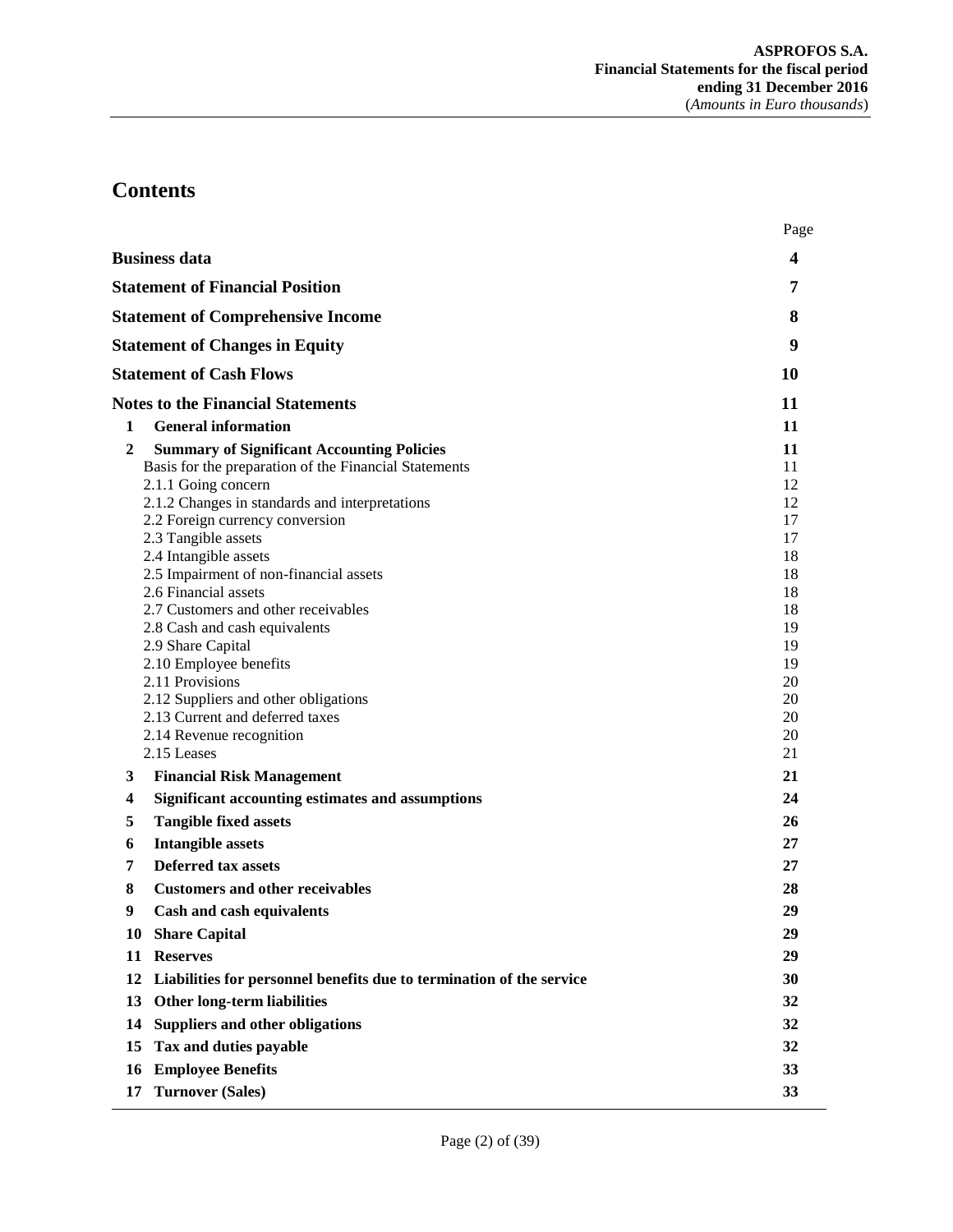| 18 Expenses by category                          | 34 |
|--------------------------------------------------|----|
| 19 Other income / (expenses)                     | 34 |
| 20 Financial expenses - net                      | 35 |
| 21 Taxes                                         | 35 |
| 22 Cash flows from operating activities          | 36 |
| 23 Contingent liabilities and legal cases        | 36 |
| 24 Commitments and other contractual obligations | 37 |
| 25 Transactions with related parties             | 37 |
| 26 Events after the reporting period             | 39 |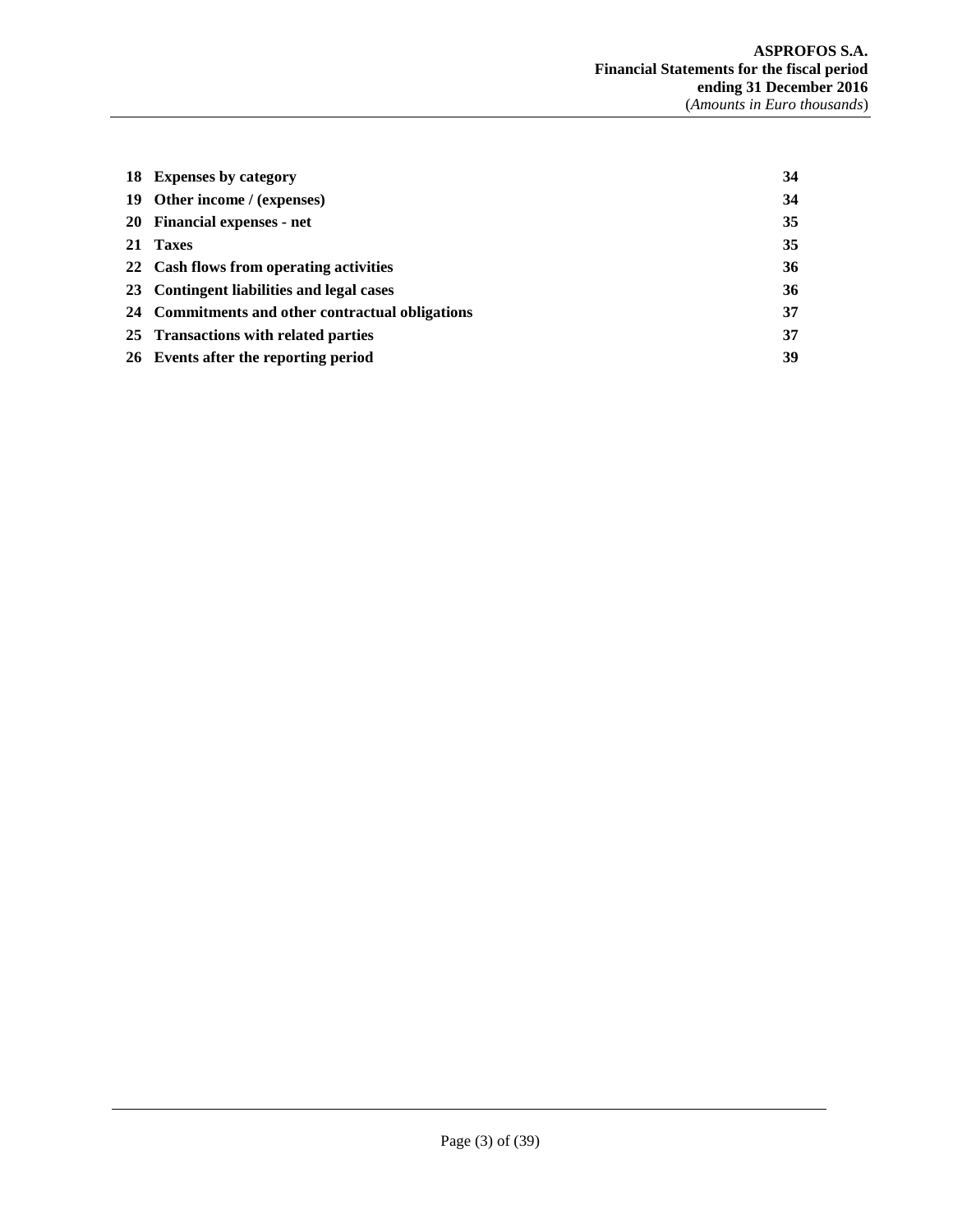# <span id="page-3-0"></span>**Business data**

| <b>Board of Directors</b> | Gerasimos Katopodis, BOD Chairperson                                                         |
|---------------------------|----------------------------------------------------------------------------------------------|
|                           | Nikolaos Peppes, Vice-Chairman (until 24/02/2016)                                            |
|                           | Petros Papasotiriou, Managing Director                                                       |
|                           | Christoforos Antotsios, member (until 24/02/2016)                                            |
|                           | Vice-Chairman (from $24/02/2016$ )                                                           |
|                           | Dimitrios Sarrigiannis, member (from 24/02/2016)<br>Lambros Klimos, member (from 20/05/2016) |
|                           | Solon Filopoulos, member (Employee Representative)                                           |

**Address of Company's Headquarters:** 284 El. Venizelou Avenue- 17675 Athens

| <b>COMPANY'S REG. NO.:</b> | 4712/01NT/B/86/654                     |
|----------------------------|----------------------------------------|
| Audit firm:                | PricewaterhouseCoopers Audit Firm S.A. |
|                            | 268 Kifisias Avenue                    |
|                            | 152 32 Halandri                        |
|                            | Athens, Greece                         |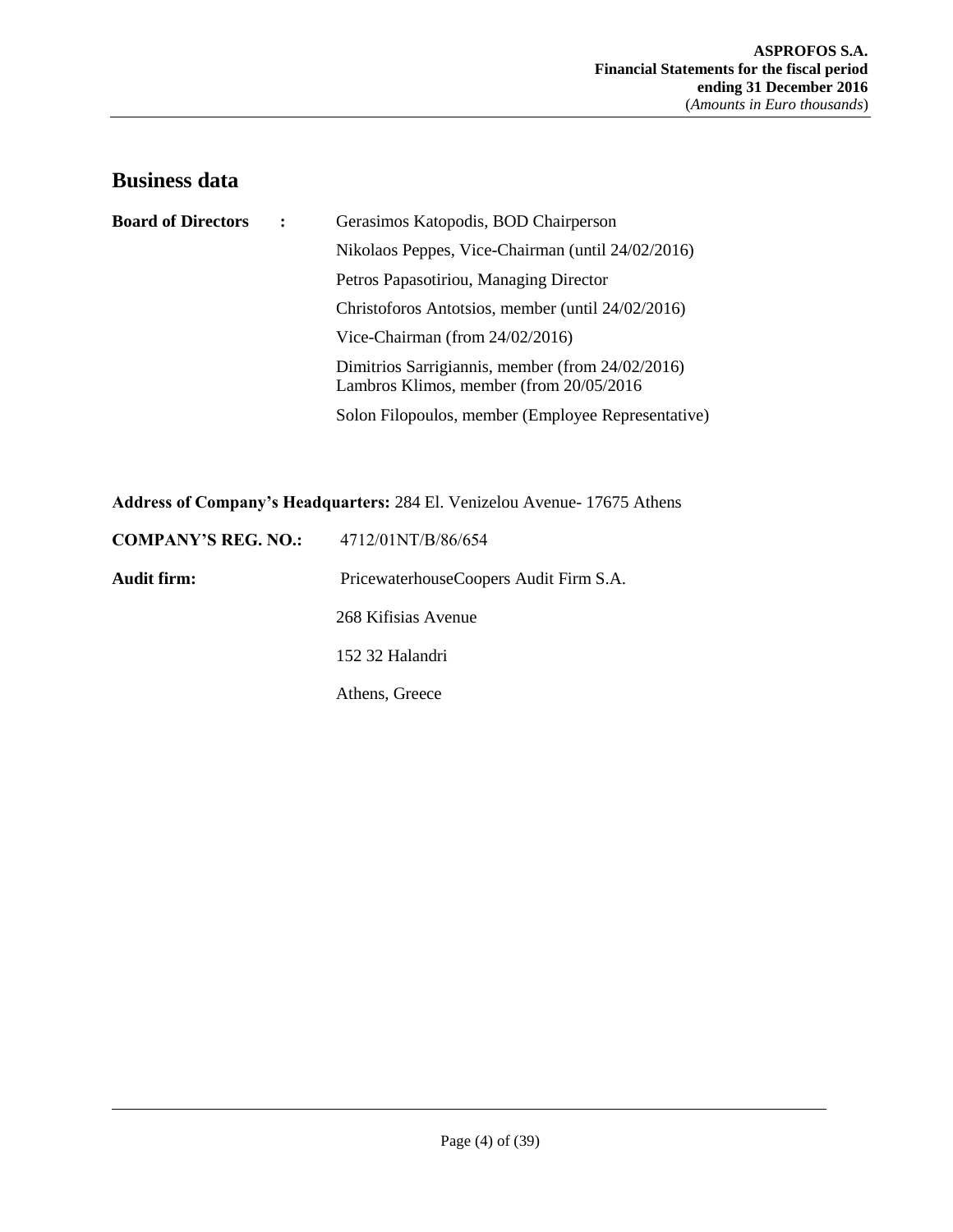

# **Report by an Independent Certified Auditor-Accountant**

To the Shareholders of the company "Asprofos Engineering S.A."

#### **Audit Report on the Financial Statements**

We audited the attached financial statements of "Asprofos Engineering S.A.", which comprise of the statement of financial position as at 31st December 2016, the statements of comprehensive income, changes in equity and cash flows for the fiscal period that ended on that date, and a summary of significant accounting policies and methods and other explanatory information.

#### **Management's Liability for the Financial Statements**

Management is responsible for the preparation and fair presentation of these financial statements in accordance with International Financial Reporting Standards as adopted by the European Union, and for the internal audits that management considers necessary for the preparation of the financial statements exempt from fundamental inaccuracy due either to deceit or error.

## **Auditor's Liability**

Our responsibility is to express an opinion on these financial statements based on our audit. We conducted our audit in accordance with the International Auditing Standards included in the Greek Legislation (ΦΕΚ/Β΄/2848/23.10.2012). Those standards require that we comply with ethical requirements and plan and perform the audit to obtain reasonable assurance on whether the financial statements are exempt from fundamental inaccuracy.

The audit includes the performance of procedures in order to acquire auditing proof with respect to the amounts and reports of the financial statements. The selected procedures are based on the auditor's judgment taking into consideration the risk of fundamental inaccuracy of the financial statements due either to deceit or error. Whilst performing the risk evaluation, the auditor audits the internal auditing system in relation to the preparation and presentation of the company's financial statements for the purpose of designing appropriate auditing procedures and not for the purpose of expressing an opinion on the efficiency of the company's internal auditing system. The audit also evaluates the appropriateness of the accounting principles and methods adopted as well as the justifiable assessments made by Management and the evaluation of the total presentation of the financial statements.

We believe that the auditing evidence that we have accumulated suffices and is appropriate to base our audit opinion.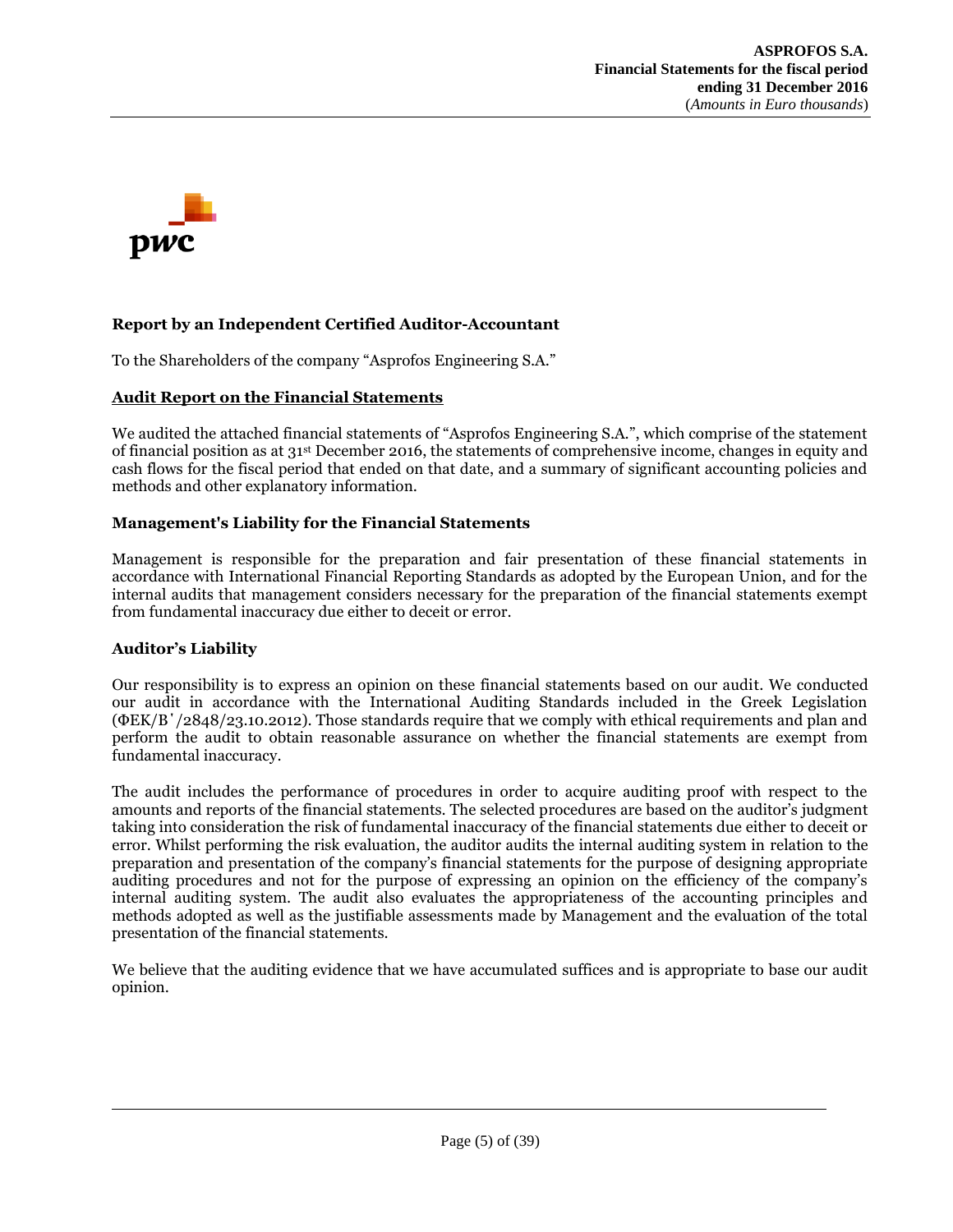# **Opinion**

In our opinion, the accompanying financial statements present fairly, in all fundamental respects, the financial position of the Company "Asprofos Engineering S.A." as at 31<sup>st</sup> December 2016, its financial performance and its cash flows for the year that ended then in accordance with International Financial Reporting Standards as adopted by the European Union.

## **Report on Other Legal and Regulatory Requirements**

Taking into consideration that the management is responsible for the preparation of the Management Report of the Board of Directors, in accordance with the provisions of paragraph 5 of article 2 (part B) of Law 4336/2015, we note that:

a) In our opinion, the Management Report of the Board of Directors has been prepared in accordance with the applicable legal requirements of article 43a of the C. L 2190/1920 and its content corresponds to the attached financial statements of the fiscal year ended 31/12/2016.

b) Based on the knowledge we acquired during our audit, for the company "Asprofos Engineering S.A." and its environment, we have not identified material inaccuracies in the Management Report of the Board of Directors.

b) On December 31, 2016, the Company's total equity was less than half of the share capital. Thus, there is reason for the application of the provisions of article 47 of C.L. 2190/1920.



Athens, 19 May 2017 Certified auditor

PricewaterhouseCoopers Audit firm Certified Auditors-Accountants SOEL Reg. No. 113

> Konstantinos Michalatos SOEL Reg. No. 17701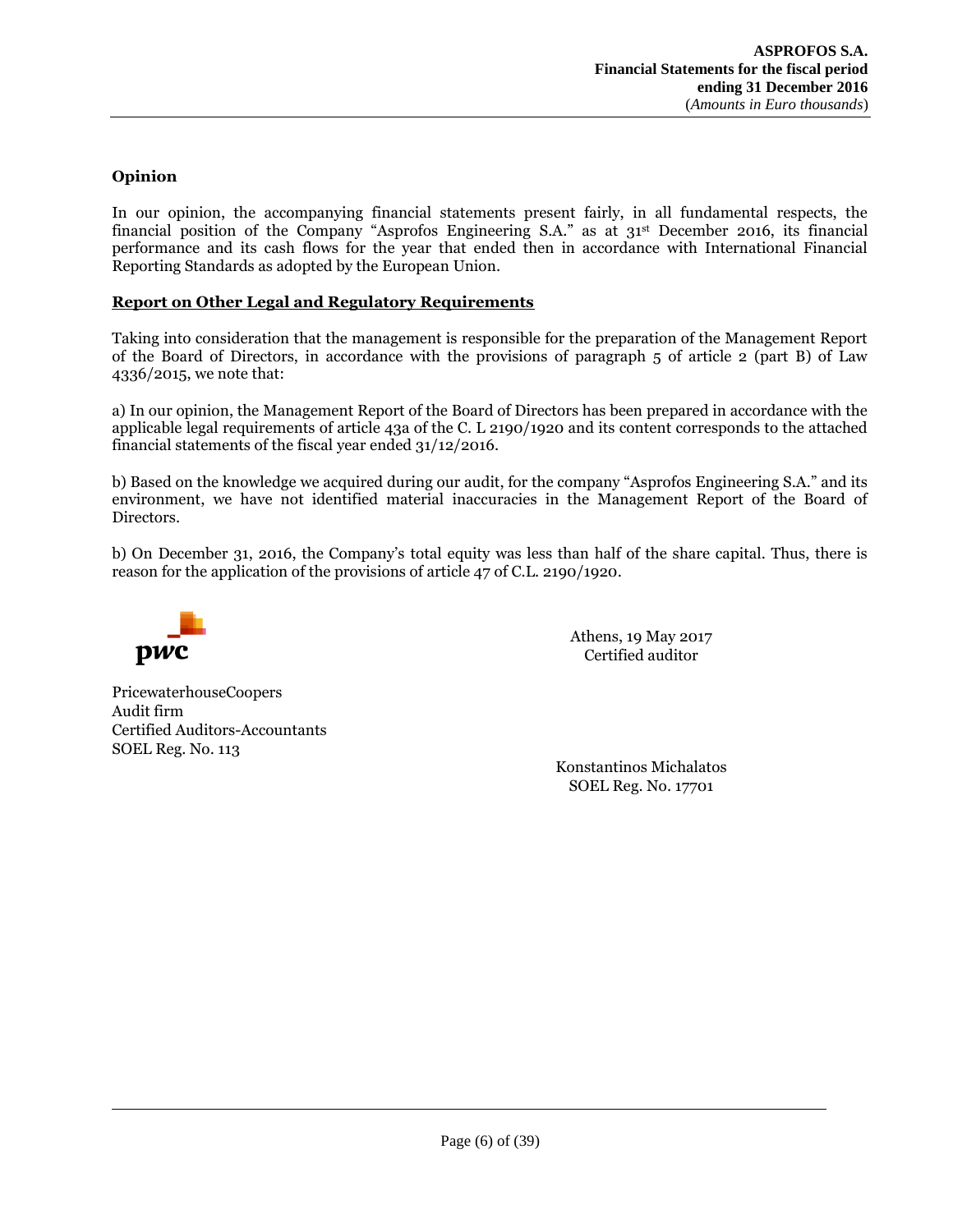# <span id="page-6-0"></span>**Statement of Financial Position**

|                                                                                                 | <b>Note</b> | 31 December 2016 | 31 December 2015 |
|-------------------------------------------------------------------------------------------------|-------------|------------------|------------------|
| <b>ASSETS</b>                                                                                   |             |                  |                  |
| <b>Fixed assets</b>                                                                             |             |                  |                  |
| Tangible assets                                                                                 | 5           | 2,425            | 2,793            |
| Intangible assets                                                                               | 6           | 110              | 140              |
| Other long-term receivables                                                                     |             | $\overline{2}$   | 2                |
| Deferred tax assets                                                                             | 7           | 314              |                  |
|                                                                                                 |             | 2,851            | 2,935            |
| <b>Current assets</b>                                                                           |             |                  |                  |
| Customers and other receivables                                                                 | 8           | 3,280            | 2,282            |
| Cash and cash equivalents                                                                       | 9           | 714              | 583              |
|                                                                                                 |             | 3,994            | 2,865            |
| <b>Total Assets</b>                                                                             |             | 6,845            | 5,800            |
| <b>EQUITY</b>                                                                                   |             |                  |                  |
| Share Capital                                                                                   | 10          | 12,030           | 5,027            |
| Reserves                                                                                        | 11          | 867              | 980              |
| Results carried forward                                                                         |             | (11,273)         | (10, 957)        |
|                                                                                                 |             | 1,624            | (4,950)          |
| <b>LIABILITIES</b><br><b>Long-term liabilities</b><br>Liabilities for personnel benefits due to |             |                  |                  |
| termination of the service                                                                      | 12          | 3,052            | 2,649            |
| Other long-term liabilities                                                                     | 13          | $\overline{2}$   | 2                |
|                                                                                                 |             | 3,054            | 2,651            |
| <b>Short-term obligations</b>                                                                   |             |                  |                  |
| Suppliers and other obligations                                                                 | 14          | 2,167            | 7,980            |
| Tax and duties payable                                                                          | 15          |                  | 119              |
|                                                                                                 |             | 2,167            | 8,099            |
| <b>Total liabilities</b>                                                                        |             | 5,221            | 10,750           |
| <b>Total equity and</b><br><b>liabilities</b>                                                   |             | 6,845            | 5,800            |
| The notes on pages 11-39 are an integral part of these Financial Statements.                    |             |                  |                  |

BoD Chairperson Managing Director Chief Financial & Administrative Services **Officer** Head of Financial Services

Petros Papasotiriou Andreas Varvakis Anastasia Gioka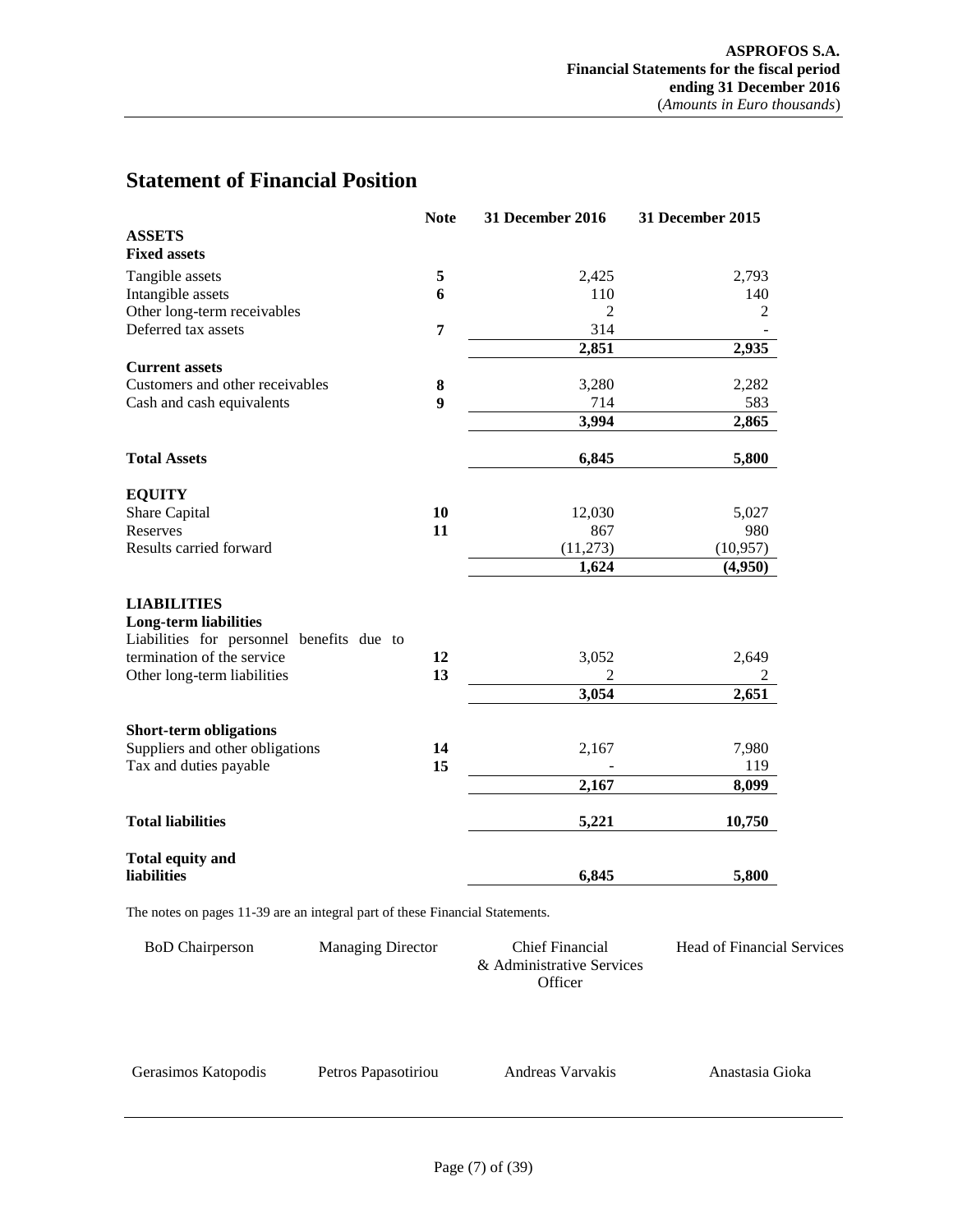|                                                                             |             | <b>Year ended</b>       | <b>Year ended</b>       |
|-----------------------------------------------------------------------------|-------------|-------------------------|-------------------------|
|                                                                             | <b>Note</b> | <b>31 December 2016</b> | <b>31 December 2015</b> |
| <b>Turnover (sales)</b>                                                     | 17          | 11,189                  | 11,730                  |
| Cost of goods sold                                                          | 18          | (9,175)                 | (9, 437)                |
| <b>Gross profit</b>                                                         |             | 2,014                   | 2,293                   |
| Administrative and disposal expenses                                        | 18          | (2,406)                 | (2, 493)                |
| Other income / (expenses)                                                   | 19          | 21                      | 65                      |
| <b>Operating result</b>                                                     |             | (371)                   | (135)                   |
| Financial income                                                            | 20          | 1                       | $\overline{2}$          |
| Financial expenses                                                          | 20          | (40)                    | (54)                    |
| Net financial (expenses)/income                                             |             | (39)                    | (52)                    |
| <b>Loss before taxes</b>                                                    |             | (410)                   | (187)                   |
| Taxes                                                                       | 21          | 240                     | (138)                   |
| Net losses/income of the fiscal year                                        |             | (170)                   | (325)                   |
| Other comprehensive income(expenditure):                                    |             |                         |                         |
| Items that will not be classified in the<br>income statement in the future: |             |                         |                         |
| Actuarial Gains/(Losses) on defined-benefit<br>pension plans                |             |                         |                         |
| Deferred tax liability for actuarial losses                                 | 12          | (256)                   | (47)                    |
|                                                                             |             | 74                      |                         |
| Total comprehensive expenses for the<br>fiscal period                       |             | (352)                   | (372)                   |

# <span id="page-7-0"></span>**Statement of Comprehensive Income**

The notes on pages 11-39 are an integral part of these Financial Statements.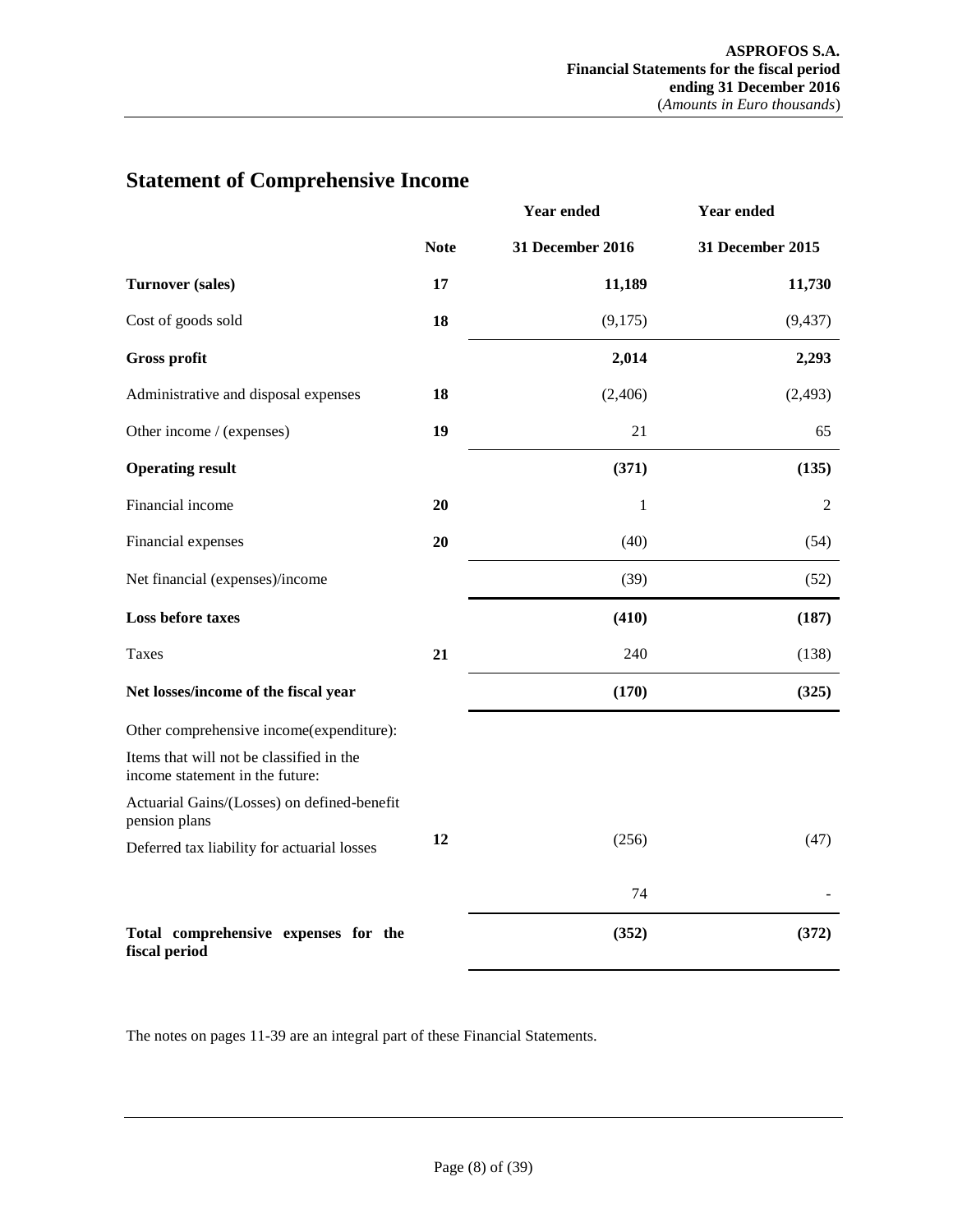# <span id="page-8-0"></span>**Statement of Changes in Equity**

|                                                                          | <b>Note</b> | <b>Share</b> | <b>Reserves</b> | <b>Results</b>            | <b>Total</b>           |
|--------------------------------------------------------------------------|-------------|--------------|-----------------|---------------------------|------------------------|
|                                                                          |             | capital      |                 | <b>Carried</b><br>forward | Owner<br><b>Equity</b> |
| <b>Balance as at 1 January 2015</b>                                      |             | 5,027        | 1,027           | (10, 632)                 | (4,578)                |
| Net actuarial Gains/Losses on defined-<br>benefit pension plans          |             |              | (47)            |                           | (47)                   |
| Net profit / (loss) for the fiscal period                                |             |              |                 | (325)                     | (325)                  |
| <b>Total comprehensive</b><br>income/(expenses) for the fiscal<br>period |             |              | (47)            | (325)                     | (372)                  |
| <b>Balance as at 31 December 2015</b>                                    |             | 5,027        | 980             | (10,957)                  | (4,950)                |
| <b>Balance as at 1 January 2016</b>                                      |             | 5,027        | 980             | (10, 957)                 | (4,950)                |
| Net actuarial (Losses)/Gains on<br>defined-benefit pension plans         |             |              | (182)           |                           | (182)                  |
| Net profit / (loss) for the fiscal period                                |             |              |                 | (170)                     | (170)                  |
| <b>Total comprehensive</b><br>(expenses)/income for the fiscal<br>period |             |              | (182)           | (170)                     | (352)                  |
| Reclassifications                                                        |             |              | 69              | (69)                      |                        |
| <b>Transactions with shareholders</b>                                    |             |              |                 |                           |                        |
| Share capital increase                                                   |             | 7,003        |                 |                           | 7,003                  |
| Share capital increase expenditure                                       |             |              |                 | (77)                      | (77)                   |
| <b>Balance as at 31 December 2016</b>                                    |             | 12,030       | 867             | (11,273)                  | 1,624                  |

The notes on pages 11-39 are an integral part of these Financial Statements.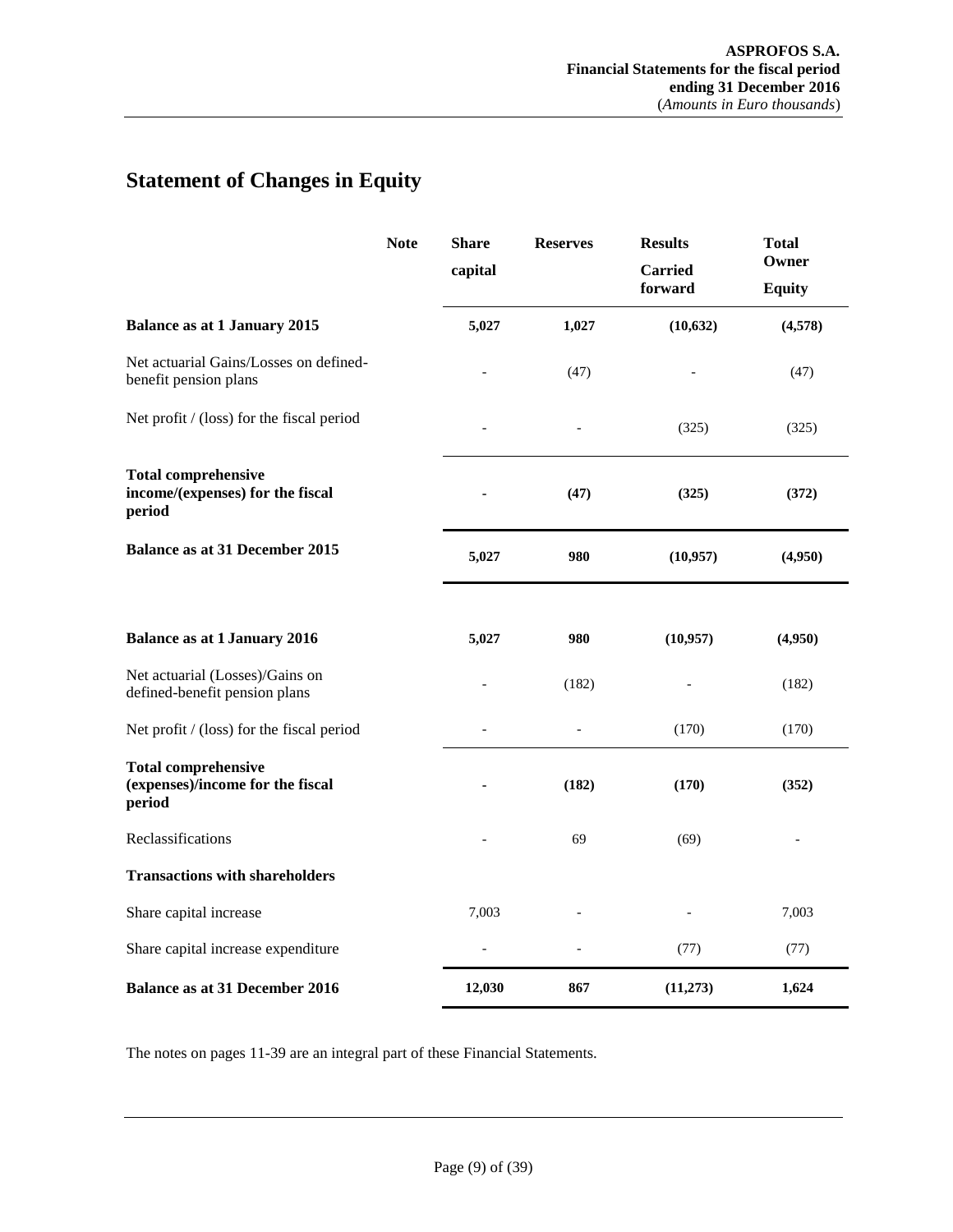# <span id="page-9-0"></span>**Statement of Cash Flows**

|                                                                    | <b>Year ended</b> |                         |                  |
|--------------------------------------------------------------------|-------------------|-------------------------|------------------|
|                                                                    | <b>Note</b>       | <b>31 December 2016</b> | 31 December 2015 |
| <b>Cash flows from operating activities</b>                        |                   |                         |                  |
| Cash flows from operating activities                               | 22                | (6, 568)                | (167)            |
| Interest paid<br>Taxes paid                                        | 20                | (40)<br>(213)           | (54)<br>(138)    |
| Net cash flows from operating activities                           |                   | (6, 821)                | (359)            |
| <b>Cash flows from investments</b>                                 |                   |                         |                  |
| Purchases of tangible and intangible assets                        | 5.6               | (54)                    | (212)            |
| Sale of tangible assets                                            | 5                 | 2                       |                  |
| Interest income                                                    | 20                | 1                       | 2                |
| Net cash flows from investments                                    |                   | (51)                    | (210)            |
| <b>Cash flows from financial activities</b>                        |                   |                         |                  |
| Share capital increase                                             |                   | 7,003                   |                  |
| Net cash flows from financial activities                           |                   | 7,003                   |                  |
| Net increase/(decrease) in cash and cash equivalents               |                   | 131                     | (569)            |
| Cash and cash equivalents at the beginning of the fiscal<br>period | 9                 | 583                     | 1,152            |
| Increase/(decrease) in cash and cash equivalents                   |                   | 131                     | (569)            |
| Cash and cash equivalents at the end of the fiscal period          | 9                 | 714                     | 583              |

The notes on pages 11-39 are an integral part of these Financial Statements.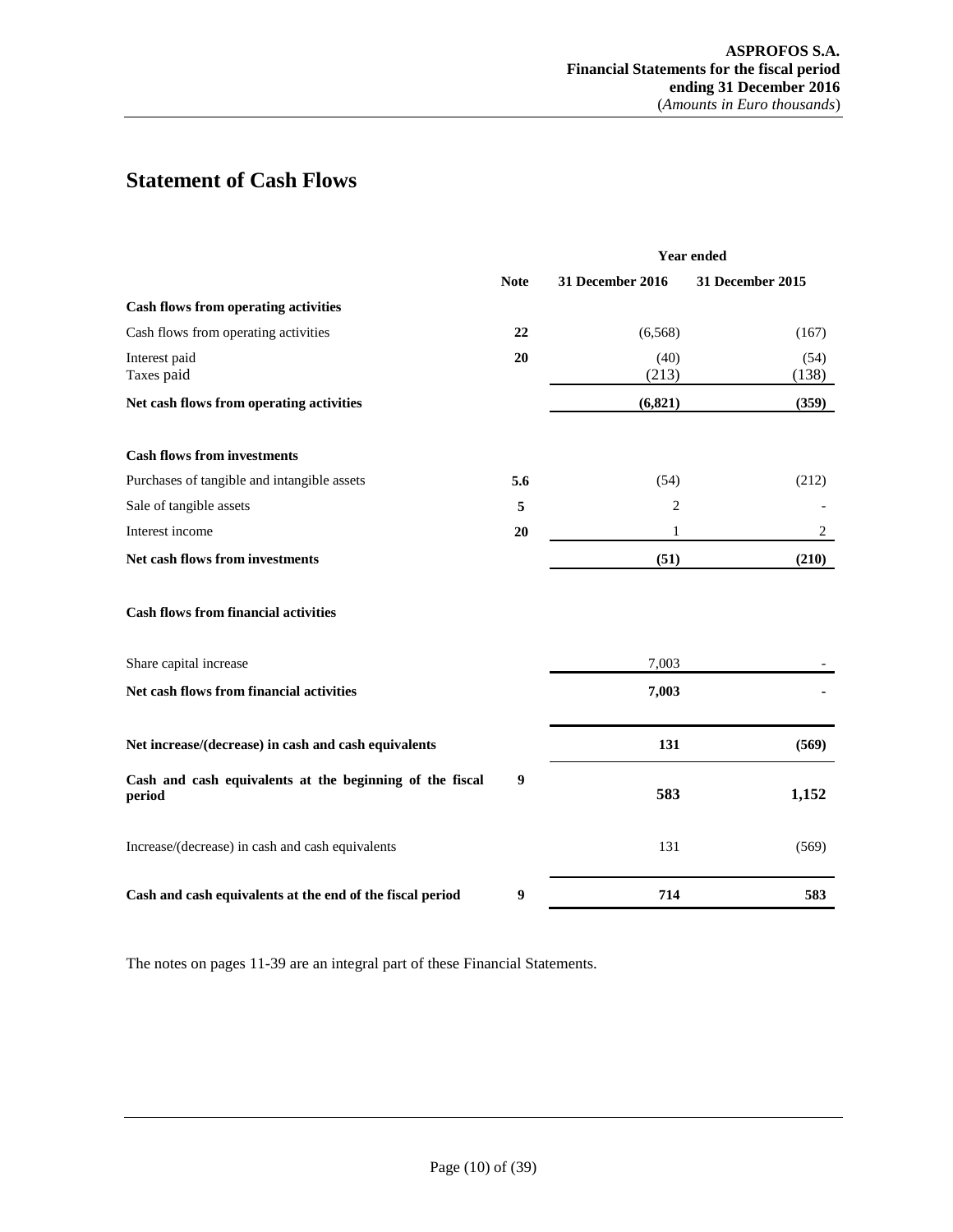# <span id="page-10-1"></span><span id="page-10-0"></span>**Notes to the Financial Statements**

# **1 General information**

The company ASPROFOS S.A. is a 100% subsidiary of the company HELLENIC PETROLEUM S.A. The Company provides specialized services in the field of industrial investments focusing in the investments of refineries, natural gas and infrastructure projects, ranging from feasibility studies, basic design and detailed design to construction supervision and start-up services.

The Company is headquartered in Greece at 284 El. Venizelou Avenue, Kallithea, P.C. 17675. The Company's website address is *www.asprofos.gr.*

Early in 2015, the company established a branch in Albania, based in Tirana. The branch engaged in the provision of services for the preparation of installation permits concerning the installation of the transatlantic pipeline (TAP) in the Albanian territory, i.e. a project that was terminated during the fiscal year 2016.

The accounting principles applied for the calculation and identification of the accounting figures are the same as those applied in the consolidated financial statements of the Hellenic Petroleum Group as at 31 December 2016. The functional currency and the company's reporting currency is the Euro and the financial data presented in these Financial Statements are expressed in Euro thousands, unless otherwise indicated.

These Financial Statements for the fiscal year ended 31 December 2016 were approved for publication by the Company's Board of Directors on **19th April 2017**. The Company's shareholders are able to modify the Financial Statements following their Publication.

# <span id="page-10-2"></span>**2 Summary of Significant Accounting Policies**

The accounting policies adopted in the preparation of the Financial Statements are presented below. These policies have been consistently applied to all periods presented, unless otherwise stated.

## <span id="page-10-3"></span>**Basis for the preparation of the Financial Statements**

The Financial Statements for ASPROFOS ENGINEERING SA for the year ending 31 December 2016 have been prepared by Management in accordance with International Financial Reporting Standards (IFRS) issued by the International Accounting Standards Board (IASB) and the interpretations of the International Financial Reporting Interpretations Committee as adopted by the European Union.

These Financial Statements have been prepared under the historical cost principle, except for other financial assets and liabilities that are measured at fair value. The preparation of the Financial Statements in accordance with International Accounting Standards, requires that the Company's Management exercises its judgment as well as estimates in applying the accounting principles for the calculation of various accounting figures. The areas involving a higher degree of judgment or complexity, or areas where assumptions and estimates are significant to the Financial Statements are stated in note 4 "Critical accounting estimates and assumptions". These estimates are based on the perception of the events and actions by the Company's management and actual events may differ from these estimates.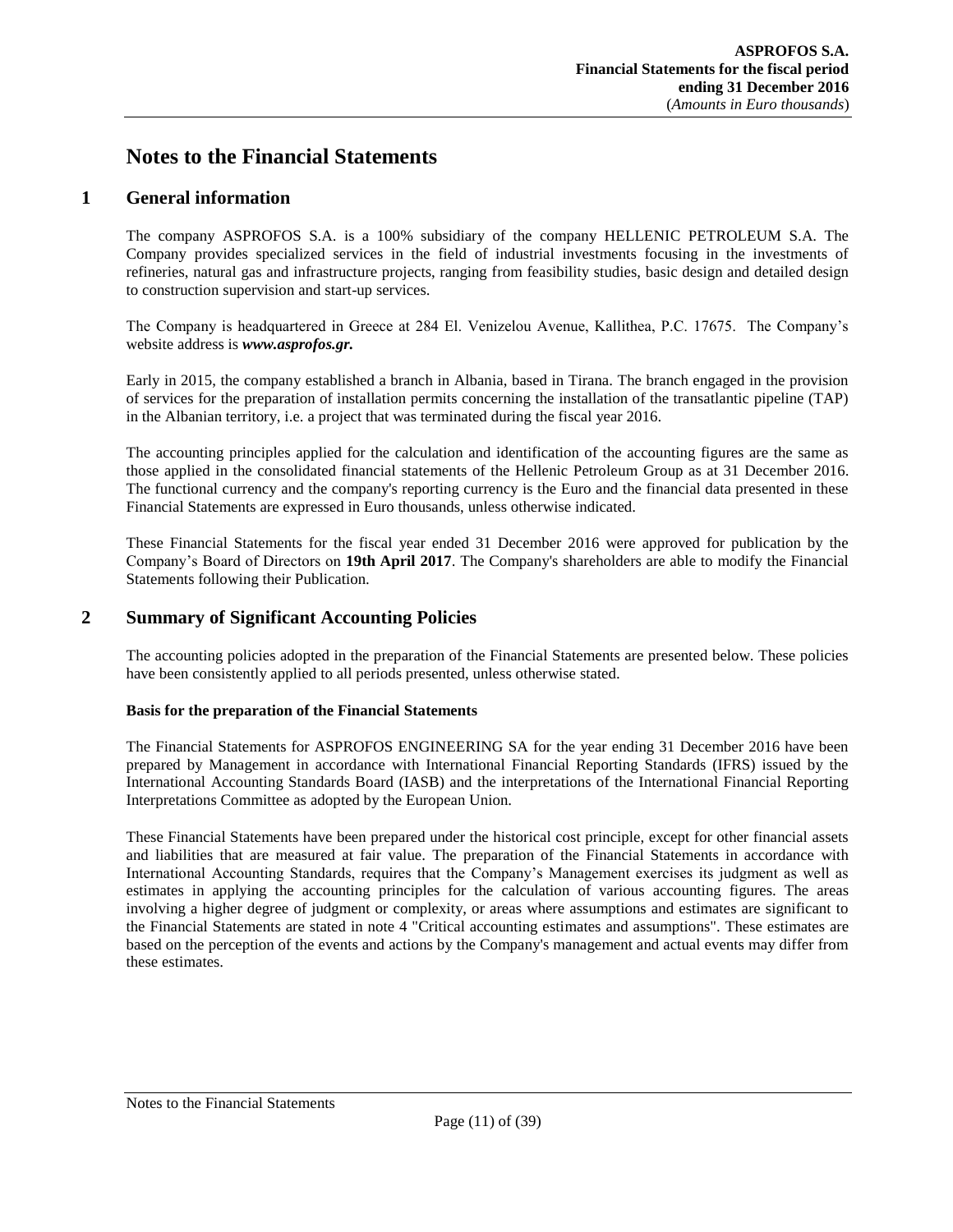## <span id="page-11-0"></span>**2.1.1 Going concern**

The Financial Statements as at 31 December 2016 are prepared in accordance with the International Financial Reporting Standards (IFRS) and fairly present the Company's financial position, results and cash flows, based on the principle of going concern. Taking the principle of the going concern into consideration, the Management assessed the following:

*Macroeconomic environment:* Developments over the last few years have made the macroeconomic and financial environment in the country volatile. The return to economic stability largely depends on the actions and decisions of institutional bodies within the country and abroad. Given the nature of the activities and the Company's financial situation, negative developments are not expected to significantly affect its smooth operation. The low international crude oil prices have reduced the investment programs in the Company's countries of operation. Nevertheless, Management continually assess the situation in order to ensure that all necessary and possible measures and actions are taken in time to minimize any impact on the Company's activities.

*Development of activities*: The revenue forecasts for 2017 largely depend on HELLENIC PETROLEUM Group projects and to a lesser degree on the customers. Promotions that were launched three years ago in the Eastern European and the Middle East markets continue unabated.

At 31 December 2016, the Company's total equity after the share capital increase of  $\epsilon$  7,003 thousand, amounts to  $\epsilon$ 1,624 thousand and the provisions of Article 48 of Law 2190/1920 are not applicable, as was the case during the previous years. However, the total of Equity remains below half of the Share Capital and the provisions of Article 47 of Law 2190/1920 are applicable. The Parent Company will continue to financially support the Company, so that it is able to seamlessly continue its activity, should this be necessary.

#### <span id="page-11-1"></span>**2.1.2 Changes in standards and interpretations**

#### *(a) New standards, amendments to standards and interpretations which have been adopted by the Company.*

The Company has adopted the following new standards, amendments to standards and interpretations for the first time in the financial period that commenced on  $1<sup>st</sup>$  January 2016. None of the following did not affect significantly the financial statements of the Company.

## **IAS 19 Revised (Amendment) "Employee Benefits"**

The narrow scope amendments apply to contributions from employees or third parties to defined benefit plans. The objective of the amendments is to simplify the accounting for contributions that are independent of the number of years of employee service, for example, employee contributions that are calculated according to a fixed percentage of salary.

#### **IFRS 11 (Amendment) "Joint Arrangements"**

This amendment requires an investor to apply accounting for acquisitions when acquiring an interest in a joint operation which constitutes a 'business'.

## **IAS 16 and IAS 38 (Amendments) "Clarification of Allowable Depreciation Methods"**

This amendment clarifies that the use of a revenue-based method is not considered to be an appropriate for calculating the depreciation of an asset and also clarifies that revenues are not considered an appropriate manifestation of consumption of the economic benefits embodied in an intangible asset.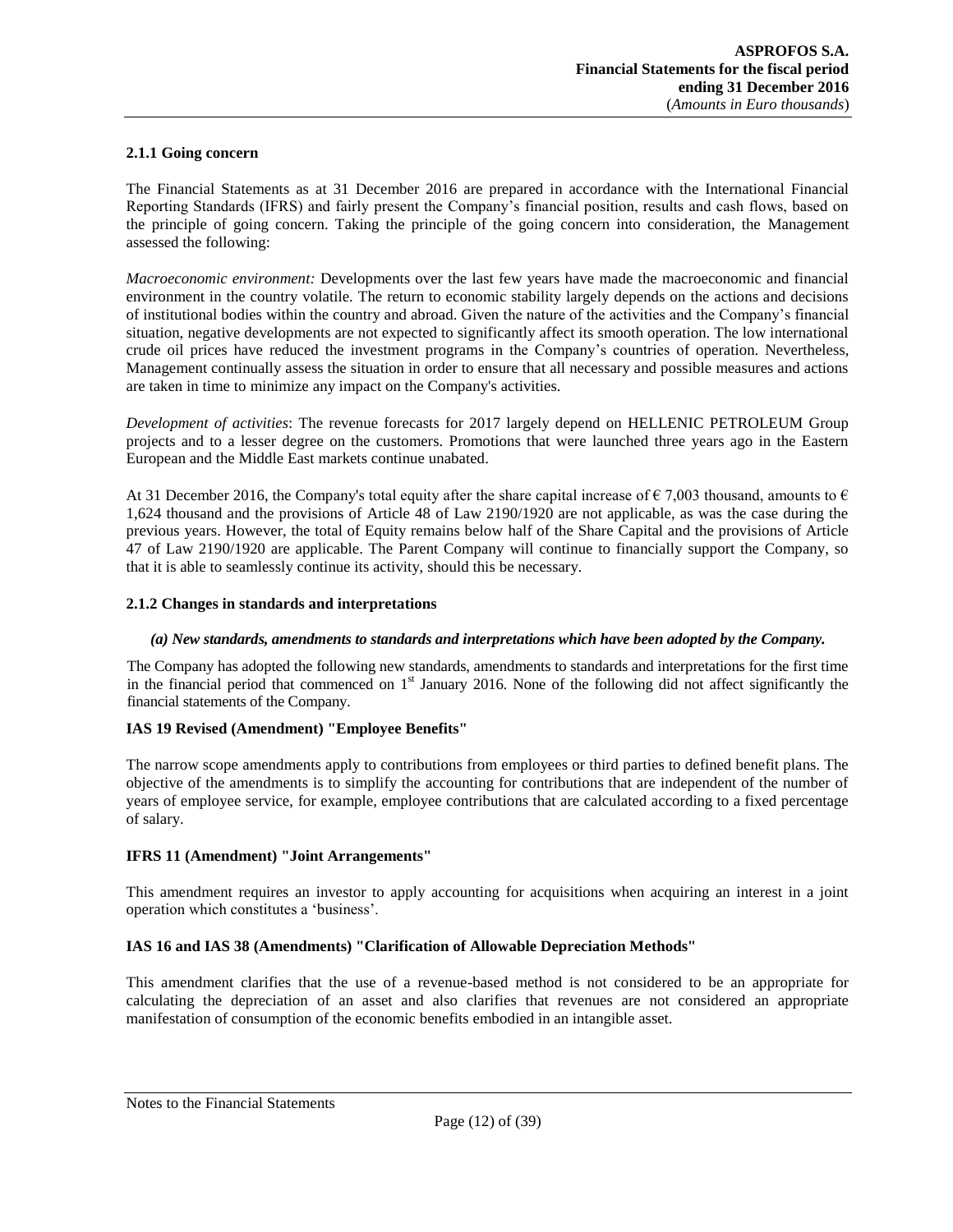#### **IAS 27 (Amendment) "Separate Financial Statements"**

This amendment allows reporting entities to use the equity method as an accounting option for investments in subsidiaries, joint ventures and associates in an entity's separate Financial Statements and also clarifies the definition of separate Financial Statements.

#### **IAS 1 (Amendments) "Disclosures"**

The amendments clarify the guidelines of IAS 1 on the concepts of materiality and aggregation, the presentation of subtotals, the structure of financial statements and disclosures of accounting policies.

#### **IFRS 10, IFRS 12 and IAS 28 (Amendments) "Investment Companies: Application of exemption from consolidation "**

The amendments clarify that investment companies and their subsidiaries are exempt from consolidation.

#### **Annual improvements in IFRS 2012**

The following amendments describe the most important changes to IFRSs in the wake of the 2010-12 cycle results of the annual improvements project of the International Accounting Standards Board (IASB).

#### *IFRS 2 "Share-based Payment".*

The amendment clarifies the term 'vesting condition' and distinctively defines the 'performance condition' and 'service condition'.

## *IFRS 3 "Business Combinations"*

The amendment clarifies that the obligation for a consideration that meets the definition of a financial asset is classified as a financial liability or as a component of equity because of the definitions in IAS 32 "Financial instruments: Presentation". It also clarifies that any potential consideration, whether financial or non-financial, which is not a component of equity, is measured at fair value through profit or loss.

#### *IFRS 8 "Operating Segments"*

The amendment requires the disclosure of management's estimates as regards the combination of operating segments.

## *IFRS 13 "Fair Value Measurement"*

The amendment clarifies that the standard does not exclude the possibility of measuring short-term receivables and liabilities in the amounts of invoices in cases where the effect of discounting is insignificant.

#### *IAS 16 "Tangible Fixed Assets" and IAS 38 "Intangible Assets"*

Both standards have been amended to clarify how the depreciable carrying amount of the asset and cumulative depreciation are treated when an entity follows the revaluation method.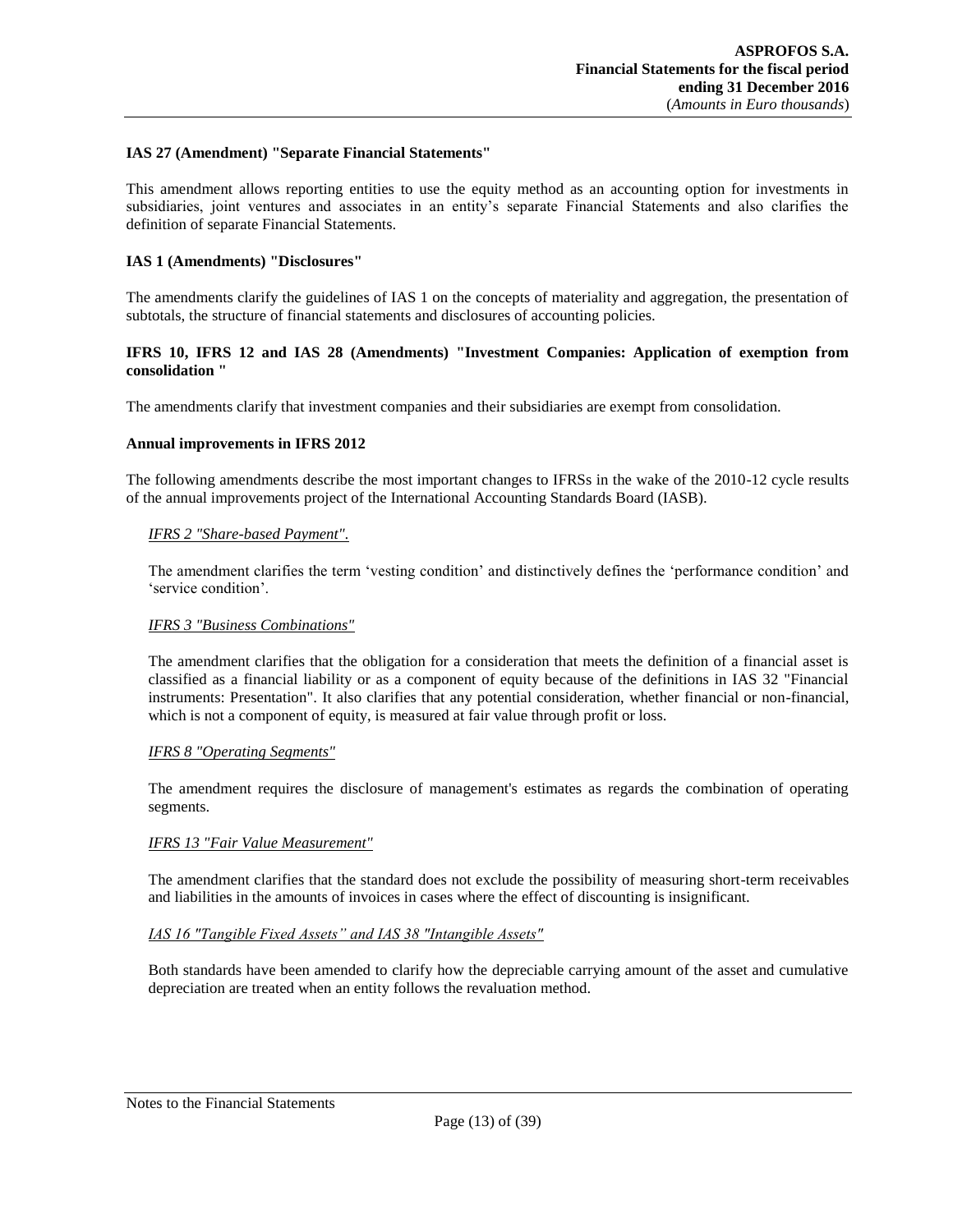## *IAS 24 "Related Party Disclosure"*

The standard has been amended to include as a related party a company that provides key management services to the entity or the parent of the entity.

#### **Annual improvements in IFRS 2014**

The amendments set out below describe the key changes to four IFRSs.

## *IFRS 5 "Non-current assets held for sale and discontinued activities"*

The amendment clarifies that when an asset (or group of assets) is reclassified from "held for sale" to "held for distribution" or vice versa, this is not a change in the plan for sale or distribution and should not be accounted for as a change.

## *IFRS 7 "Financial Instruments: Disclosures ".*

The amendment adds specific guidance to help the management determine whether the terms of an agreement for servicing a transferred financial asset are a continuing involvement and specifies that the additional disclosures required by the amendment to IFRS 7 "Disclosures - Offsetting Financial assets and liabilities' are not required for all interim periods, unless required in IAS 34.

## *IAS 19 "Employee Benefits"*

The amendment clarifies that when determining the discount rate for post-employment benefit obligations, the currency in which the obligations are presented and not the country in which they arise is significant.

## *IAS 34 "Interim Financial Reporting"*

The amendment clarifies the concept of "information disclosed anywhere else in the interim financial report" referred to in the standard.

The adoption of the above amendments does not have a significant effect on the Company.

## *(b) Obligatory Standards and Interpretations for subsequent periods*

Some new standards, amendments to standards and interpretations have been issued, which are not mandatory for the accounting period beginning on 1 January 2016. The Company's assessment of the impact of the application of these new standards, amendments and interpretations is set out below.

#### **IFRS 9 "Financial Instruments" and subsequent amendments to IFRS 9 and IFRS 7 (**effective for annual periods beginning on or after 1 January 2018)

The IFRS 9 replaces the provisions of IAS 39 on the classification and measurement of financial instruments also includes an expected credit loss model which replaces the model of realized credit losses that is currently applicable. The IFRS 9 establishes a hedge accounting approach based on principles and addresses inconsistencies and weaknesses in current IAS 39 model. The Company is currently assessing the impact of IFRS 9 on its financial statements.

## Notes to the Financial Statements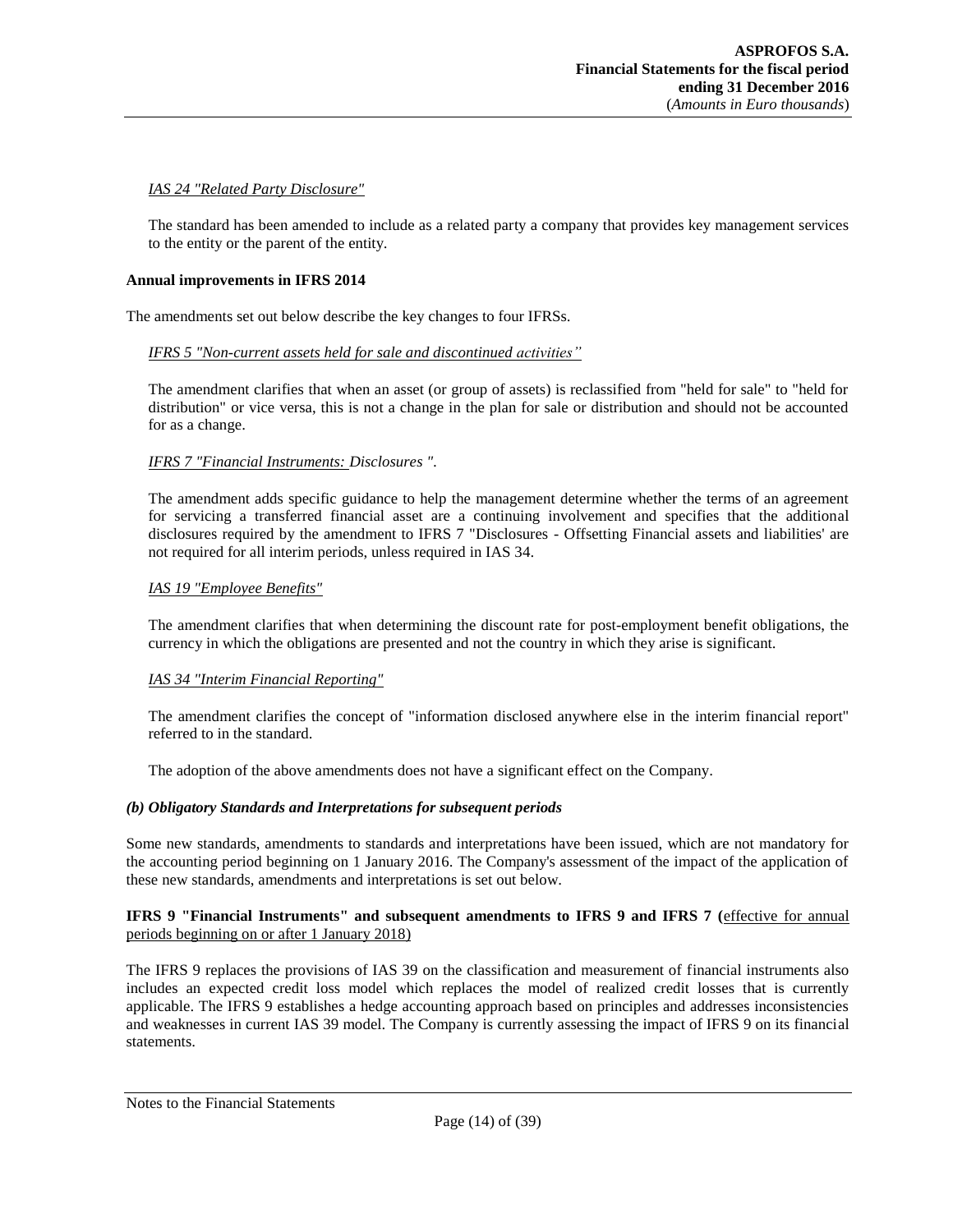## **IFRS 15 "Revenue from Contracts with Customers"** (effective for annual periods beginning on or after 1 January 2018)

IFRS 15 was issued in May 2014. The purpose of the standard is to provide a single, comprehensible revenue recognition model to all contracts with customers that will improve comparability between companies in the same industry, different sectors and different capital markets. It contains the principles to be applied by a reporting entity so as to determine the amount of income and the timing of their recognition. The basic principle is that a reporting entity would recognize revenue in a way that reflects the transfer of goods or services to customers to the amount which it expects that it is entitled to in exchange for those goods or services. The Company is currently assessing the impact of IFRS 15 on its financial statements.

## **IFRS 16 "Leases"** (effective for annual periods beginning on or after 1 January 2019

IFRS 16 was issued in January 2016 and replaces IAS 17. The purpose of the standard is to ensure that lessees and lessors provide useful information that reasonably presents the essence of lease-related transactions. The IFRS 16 introduces a single lessee accounting model, via which the lessee is required to recognize assets and liabilities for all leases with a duration in excess of 12 months, unless the underlying asset is not of significant value. With respect to the accounting by the lessor, IFRS 16 essentially incorporates the requirements of IAS 17. Therefore, the lessor still classifies lease contracts into operating and finance leases, and applies a different accounting method for each type of contract. The Company is currently assessing the impact of IFRS 16 on its financial statements. The standard has not yet been adopted by the European Union.

## **IAS 12 (Amendments) "Recognition of deferred tax assets for non realized losses"** *(effective for annual periods beginning on or after* 1 January 2017)

The amendments clarify the accounting for the recognition deferred tax assets for non-realized losses that have resulted from debt instruments measured at fair value. The amendments have not yet been adopted by the European Union. The adoption of the above amendments does not have a significant effect on the Company.

## **IAS 7 (Amendments) "Disclosures"** (*effective for annual periods beginning on or after 1 January 2017).*

The amendments introduce mandatory disclosures that enable users of financial statements to evaluate changes in liabilities arising from financing activities. The amendments have not yet been adopted by the European Union. The adoption of the above amendments does not have a significant effect on the Company.

## **IFRS 2 (Amendments) "Classification and measurement of share-based payment transactions"** (effective for annual periods beginning on or after 1 January 2018)

The amendment provides clarifications on the measurement basis for share-based payment transactions and cashsettled transactions and the accounting treatment for changes in terms that alter a cash-settled benefit to a sharebased payment transaction. Furthermore, they introduce an exception to the principles of IFRS 2 under which a benefit should be treated as if it were to be settled in full in equity instruments where the employer is required to withhold an amount to cover the tax liabilities of employees resulting from share-based benefits and to attribute it to the tax authorities. The amendments have not yet been adopted by the European Union. The adoption of the above amendments does not have a significant effect on the Company.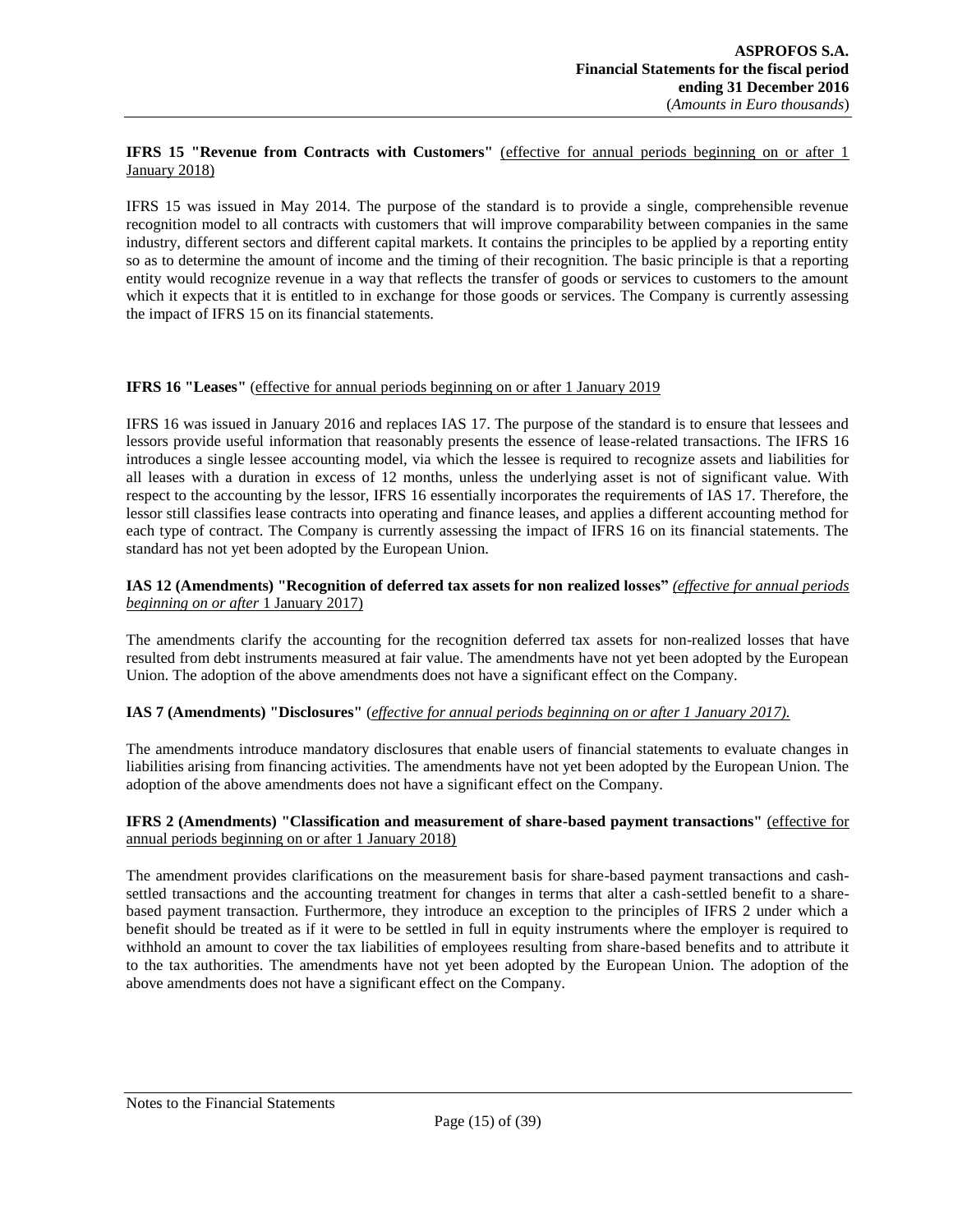## **IFRS 4 (Amendments) "Application of IFRS 9** *Financial Instruments* **to IFRS 4 Insurance Contracts"** *(*effective for annual periods beginning on or after 1 January 2018)

The amendments introduce two approaches. The amended standard will (a) provide for all entities that issue insurance contracts to recognize in the other comprehensive income rather than in the income statement any deviations arising from the application of IFRS 9 prior to the adoption of the new standard for insurance contracts , and (b) provides the entities whose activities mainly concern the insurance industry the option of temporary exemption from the application of IFRS 9 by 2021. Entities that postpone the application of IFRS 9 will continue to apply the existing IAS 39 standard for financial instruments. The amendments have not yet been adopted by the European Union. The adoption of the above amendments does not have a significant effect on the Company.

## **IAS 40 (Amendments) "Transfer of Investment Property"** (effective for annual periods beginning on or after 1 January 2018)

The amendments clarify that a transfer to or from investment properties is possible, only if a change in use is made. In order to assume that there has been a change in the use of a property, it should be assessed whether the property meets the definition or the change in use can be substantiated. The amendments have not yet been adopted by the European Union. The adoption of the above amendments does not have a significant effect on the Company.

## **IFRIC 22 "Transactions in Foreign Currency and Advances"** (effective for annual periods beginning on or after 1 January 2018)

Interpretation provides guidance on how the date of the transaction is determined when the standard for foreign currency transactions, i.e. IAS 21, is applicable. The Interpretation is applied when an entity either pays or receives in advance a payment for contracts denominated in a foreign currency. The interpretation has not yet been adopted by the European Union.

## **Annual Improvements to IFRS 2014 (turnover 2014 - 2016)** (effective for annual periods beginning on or after 1 January 2017)

The amendments set out below describe the key changes to two IFRSs. The amendments have not yet been adopted by the European Union.

## *IFRS 12 "Disclosure of Participation in Other Entities"*

The amendment clarifies that the obligation to provide IFRS 12 disclosures applies to interests in entities that have been categorized as held for sale, except for the obligation to provide summary financial information.

## *IAS 28 "Investments in associates and joint ventures"*

The amendments clarify that when fund investment management bodies, mutual funds and entities with similar activities apply the option to measure participation in associates or interests in joint ventures at fair value through profit or loss statement, this option should be made separately for any associate or joint venture at initial recognition.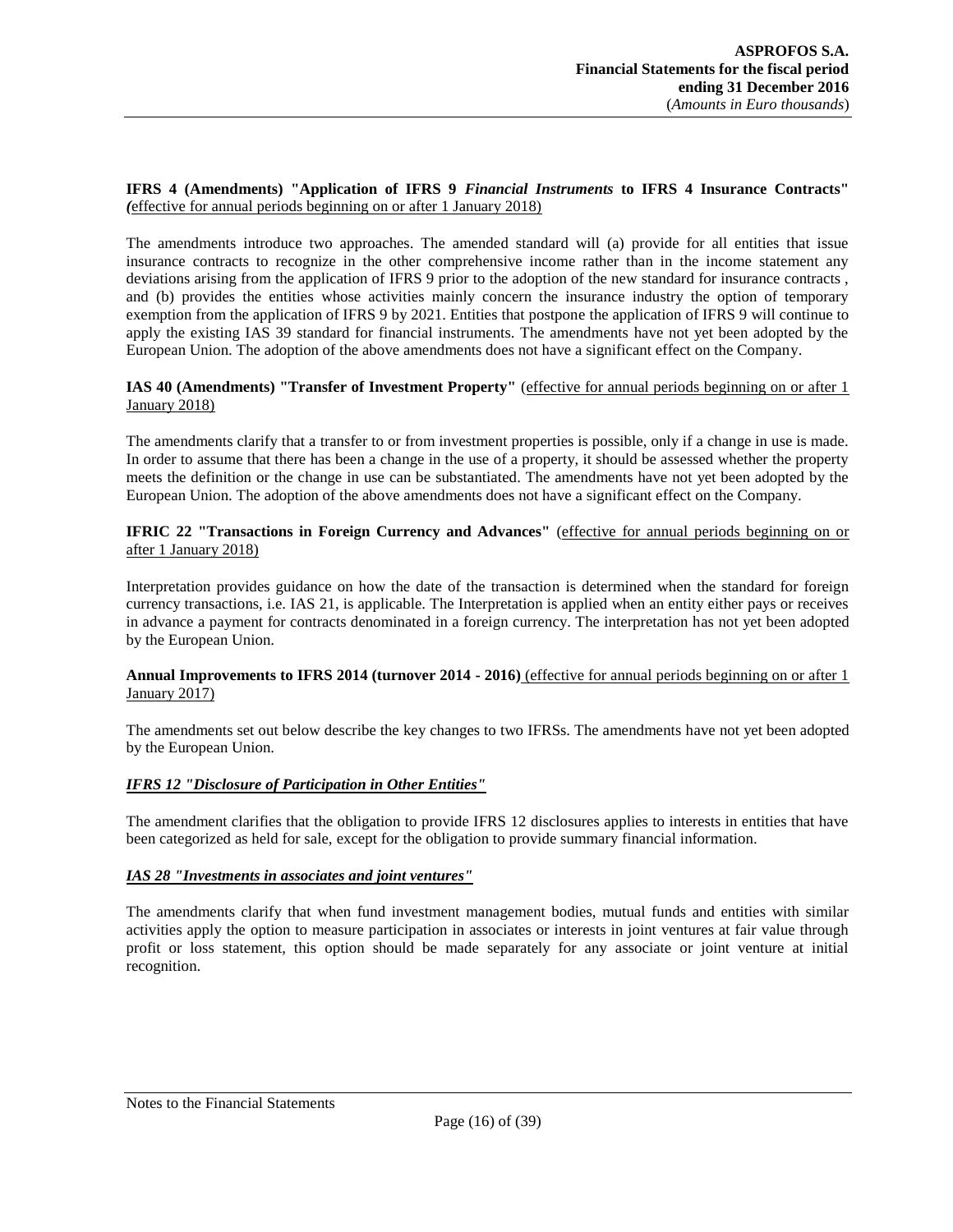#### <span id="page-16-0"></span>**2.2 Foreign currency conversion**

#### *(a) Functional and reporting currency*

The data in the Company's Financial Statements are measured based on the currency of the primary economic environment in which the company operates ( "functional currency"). The Financial Statements are presented in Euros, which is the Company's functional and the reporting currency.

#### *(b) Transactions and balances*

Foreign currency transactions are converted into the functional currency using the exchange rates prevailing on the transaction date. Profits and losses from foreign currency differences arising from the settlement of such transactions during the period and from the conversion of financial instruments that are denominated in foreign currency using the exchange rates on the calculation date, are written off in the results except when transferred directly to equity because they relate to cash flow hedges and net investment hedges.

Foreign currency differences resulting from profits/losses and which arise from the valuation in Cash and Cash Equivalents are recorded as Financial profits/losses.

#### <span id="page-16-1"></span>**2.3 Tangible assets**

Tangible assets primarily include buildings and other equipment. Tangible assets are recorded at acquisition cost less accumulated depreciation and impairment, except for fields which are valued at acquisition cost less impairment. Acquisition cost includes all directly attributable expenses related to the acquisition of assets. Subsequent expenditure is added to the tangible assets' book value or as a separate asset only when it is probable that future economic benefits associated with the item will flow to the Company and their cost can be measured reliably. The repair and maintenance cost is written off in the income statement when incurred.

Plots are not depreciated. Depreciation of other tangible assets is calculated using the straight line method over their estimated useful life, as follows:

| - Buildings       | 20 years |
|-------------------|----------|
| - Other equipment | $3-5$    |
|                   | years    |

The tangible assets' residual values and useful life are reviewed at each reporting date.

When the tangible assets' book value exceeds its recoverable value, the difference (impairment) is immediately recorded as an expense.

Profits and losses from the sale of tangible assets are determined from the difference between the proceeds and the net book value. These profits or losses are written off against the results as part of other net income/(expenses).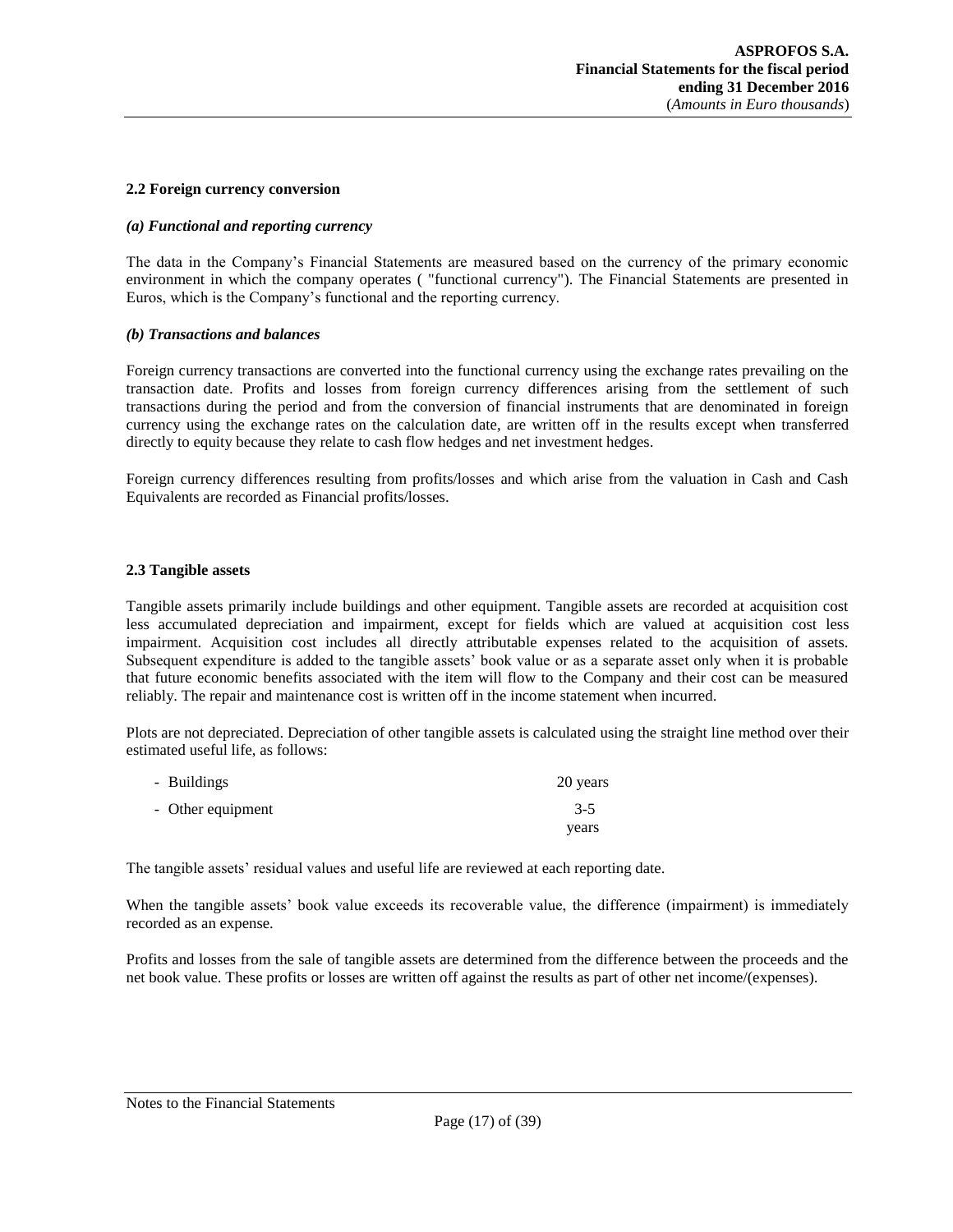## <span id="page-17-0"></span>**2.4 Intangible assets**

#### **Software**

The software cost includes the purchase and installation cost. The cost of the software usage licenses are capitalized on the basis of the acquisition cost and the development of the specific software until it is ready for use. These costs are amortized on a straight-line basis over their useful life (3 years).

#### <span id="page-17-1"></span>**2.5 Impairment of non-financial assets**

Assets that have an indefinite useful life are not amortized and undergo an impairment test on an annual basis and when events or changes in circumstances indicate that the carrying value may not be recoverable. Assets subject to amortization undergo an impairment test when there are indications that the carrying value may not be recovered. An impairment loss is identified when the carrying value of the asset exceeds its recoverable value. The recoverable value is the higher of the fair value less required selling costs and use value (present cash flow value expected to be generated based on Management's assessment on future economic and operating conditions.) For the purposes of assessing impairment losses, assets are grouped into the lowest cash generating units. Non-financial assets, other than goodwill, that suffered impairment are revalued for possible reversal of the impairment on each reporting date.

## <span id="page-17-2"></span>**2.6 Financial assets**

The Company's financial assets are classified into the category "loans and receivables". This category includes nonderivative financial assets with fixed or determinable payments that are not traded active market and there is no selling intention. They are included under current assets, except for maturities greater than 12 months after the reporting date, which are included in non-current assets. Receivables are included in the balance sheet under the category "Customers and other receivables" and are presented at the amortized cost using the effective interest method (See also note 2.7).

At each balance sheet date, the Company assesses whether there are objective indications that prove that the financial assets have been impaired.

If there is objective evidence of impairment, the amount of the impairment loss is calculated as the difference between the asset's carrying amount and the present value of estimated future cash flows (excluding future losses from unrecorded credit risk) discounted to the original effective interest rate of the financial asset. The current amount of the asset is reduced by the use of a provision for impairment and the amount of the loss is recognized in the income statement in the item "Administration and distribution expenses"

#### <span id="page-17-3"></span>**2.7 Customers and other receivables**

Receivables from customers are initially recorded at fair value and subsequently measured at amortized cost using the effective interest method, less impairment provisions. Impairment losses are recognized when there is an objective indication that the Company is not able to collect all amounts due according to the contractual terms.

The customer's serious problems, the possibility of bankruptcy, financial reorganization and the inability of scheduled payments are considered indicators that the receivable is uncertain. The amount of the impairment provision is the difference between the carrying amount of the receivables and the present value of estimated future cash flows, discounted at the effective interest rate. The impairment loss amount is recorded as an expense in the statement and is included in the "Administration and selling expenses" account. If, in a subsequent period, the impairment loss decreases and this reduction can be objectively related to events that occurred after the impairment loss recognition (for example, improving the borrower's creditworthiness), the reversal of the loss is recognized in the income statement.

The nominal value less the provision for doubtful trade receivables is assumed to approach their fair value.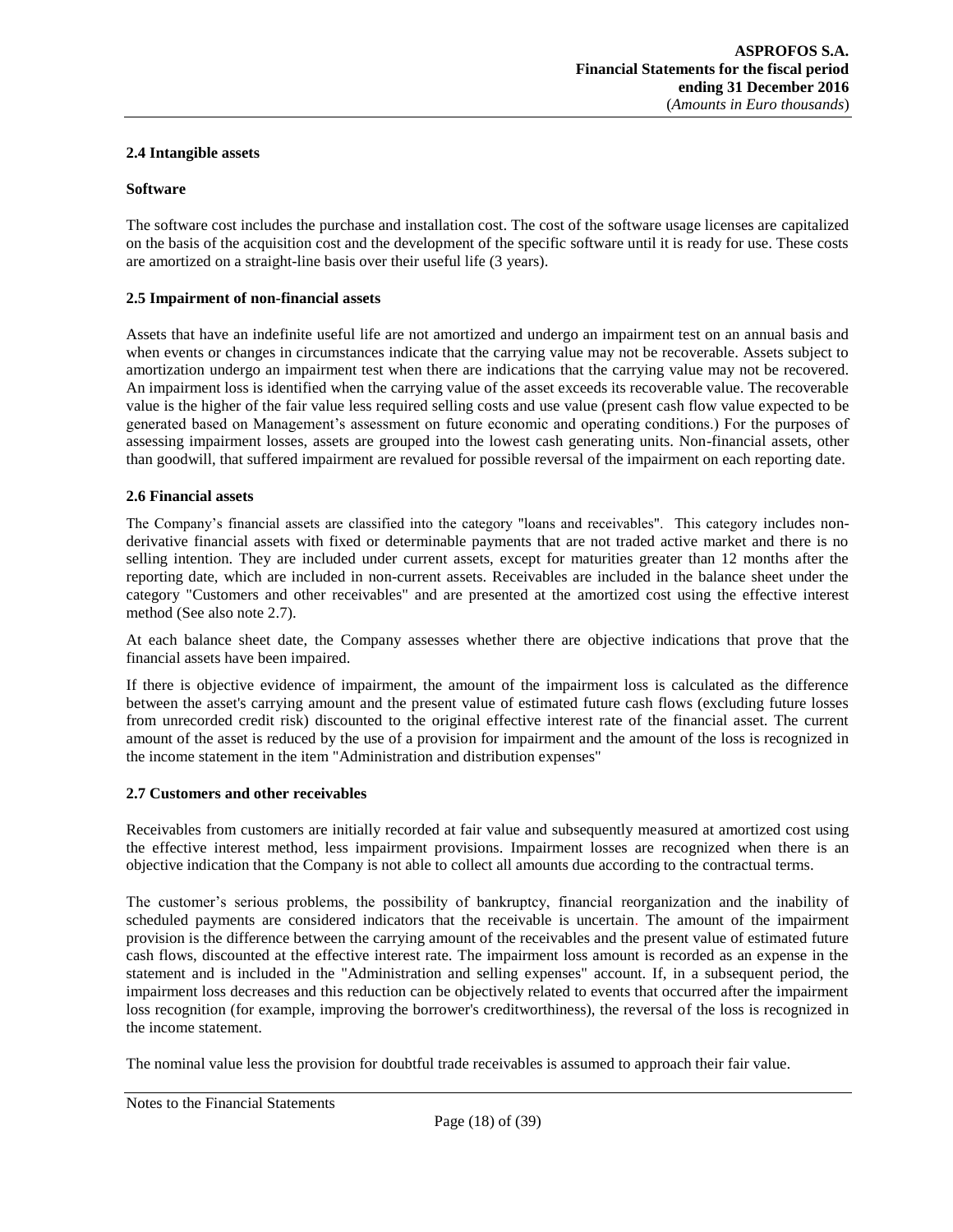## <span id="page-18-0"></span>**2.8 Cash and cash equivalents**

Cash and cash equivalents include cash, sight and time deposits, short-term investments with high liquidity and low risk investments and a maturity of up to 3 months and bank overdrafts.

## <span id="page-18-1"></span>**2.9 Share Capital**

The share capital includes the Company's common shares. Direct expenses for the issue of shares appear, after deducting the relevant income tax, as a reduction of the issued product.

## <span id="page-18-2"></span>**2.10 Employee benefits**

## **(a) Obligations due to retirement**

The Company has both defined-contribution and defined-benefit plans.

The defined-contribution plan is a pension plan under which the company makes fixed payments to a separate legal entity. The Company has no legal obligation to pay further contributions if the fund does not have sufficient assets to pay all employees the benefits relating to employee service in the current and prior periods.

In the case of defined-contribution plans, the company pays contributions to social insurance funds on a mandatory basis. The Company has no other obligation if they have paid its contributions. Contributions are recognized as personnel expenses when a debt is occurred. Prepaid contributions are recognized as an asset to the extent that a refund or offsetting of future payments is possible.

The defined-benefit plan is a pension plan that defines a specific amount of pension benefit that an employee will receive on retirement, usually dependent on one or more factors such as age, years of service and level of earnings. The Company does not have a defined-benefit pension plan that is funded.

The obligation that is recorded in the balance sheet for defined-benefit plans is the present value of the definedbenefit obligation at the reporting date less the fair value of plan's assets. The defined-benefit obligation is calculated annually by independent actuaries using the projected unit credit method. The present value of the defined-benefit obligation is calculated by discounting the future cash outflows. The rate used to discount estimated cash flows should be determined by reference to market yields at the balance sheet date on high-quality corporate bonds whose duration is equivalent with the pension plan.

Actuarial gains and losses arising from experiential adjustments and changes in actuarial assumptions are debited or credited to owner equity, to other total income in the period in which they arise.

Past service cost is immediately recognized in the income statement.

## **(b) Employee termination benefits**

Employment termination benefits are paid when employees leave prior to retirement, or when the employee leaves voluntarily in exchange for those benefits. The Company records these benefits when it commits to these either upon termination of employment of current employees according to a detailed plan without the possibility of withdrawal or when it offers these benefits as an incentive for voluntary redundancy. Employment termination benefits due 12 months after the reporting date are discounted to their present value.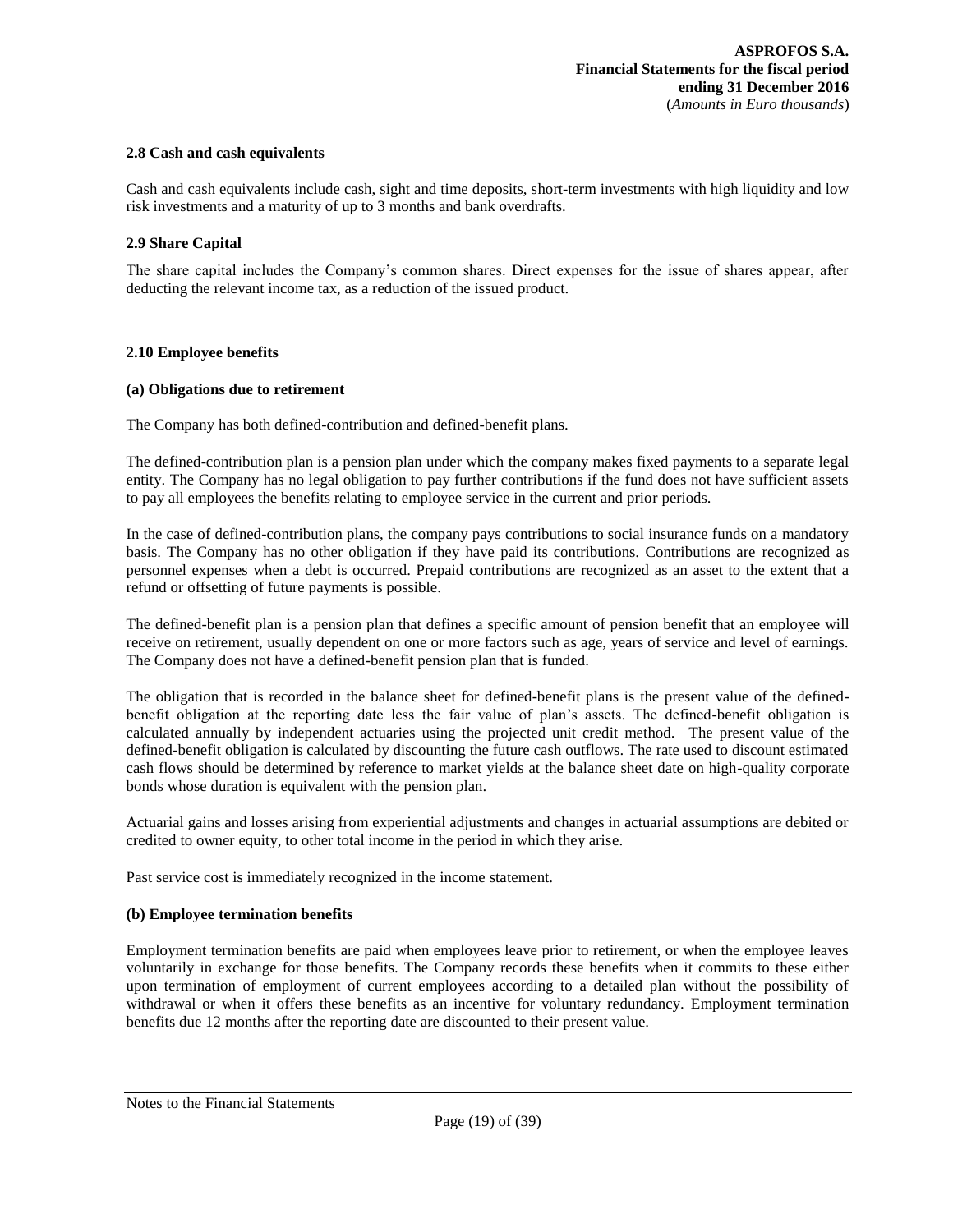## <span id="page-19-0"></span>**2.11 Provisions**

Provisions for potential risks and liabilities are made when the company has legal contractual or other obligations arising out of past acts, or is likely to require future outflows to settle these obligations and these obligations can be estimated with relative precision. Restructuring provisions include fines due to lease termination and fees due to employee departure. Provisions may not be made for future operating losses.

Provisions are calculated based on the present value of the estimates made by Management for expenditure required to settle the present obligation at the balance sheet date. The discount rate used reflects the market conditions and the time value of money and the obligation-related increases.

## <span id="page-19-1"></span>**2.12 Suppliers and other obligations**

Suppliers and other payables are initially recognized at fair value and are subsequently measured at amortized cost using the effective interest method. Obligations are classified as short-term liabilities if payment is due within one year or earlier. If not, they are presented under long-term liabilities.

<span id="page-19-2"></span>It is assumed that the carrying value of payable accounts approaches their fair values.

## **2.13 Current and deferred taxes**

Deferred income tax is determined using the liability method in respect of temporary differences between the book value and the tax bases of assets and liabilities shown in the Financial Statements. Deferred income tax is not accounted for if it arises from initial asset or liability recognition in a transaction, other than a business combination, which did not affect the accounting or the taxable profit or loss. Deferred tax is determined using tax rates and laws in effect at the reporting date and are expected to apply when the deferred tax asset is realized or the deferred tax liability is paid.

Deferred tax assets are recognized to the extent that there will be a future taxable profit for the use of the temporary difference that creates the deferred tax asset.

Deferred tax assets and liabilities are offset only if the offsetting of tax assets and liabilities is legally permitted and if the deferred tax assets and liabilities arise from the same tax authority on the entity taxed and/or on different entities and there is an intention for the settlement to be done via offsetting.

## <span id="page-19-3"></span>**2.14 Revenue recognition**

Revenue comprises the fair value from the provision of services from engineering - technical services, and are net of Value Added Tax and discounts. Revenue is recognized as follows:

#### **(a) Revenue from the provision of services**

Revenues from the provision of services are recognized based on the costs that occurred during the period plus a profit margin. The company has three main types of revenue from service provision

## **(i) Predetermined Price Contracts**

Revenues based on predetermined price contracts are accounted for in the period that the services are provided based on the completion stage of the service in relation to the total revenue of the service provided.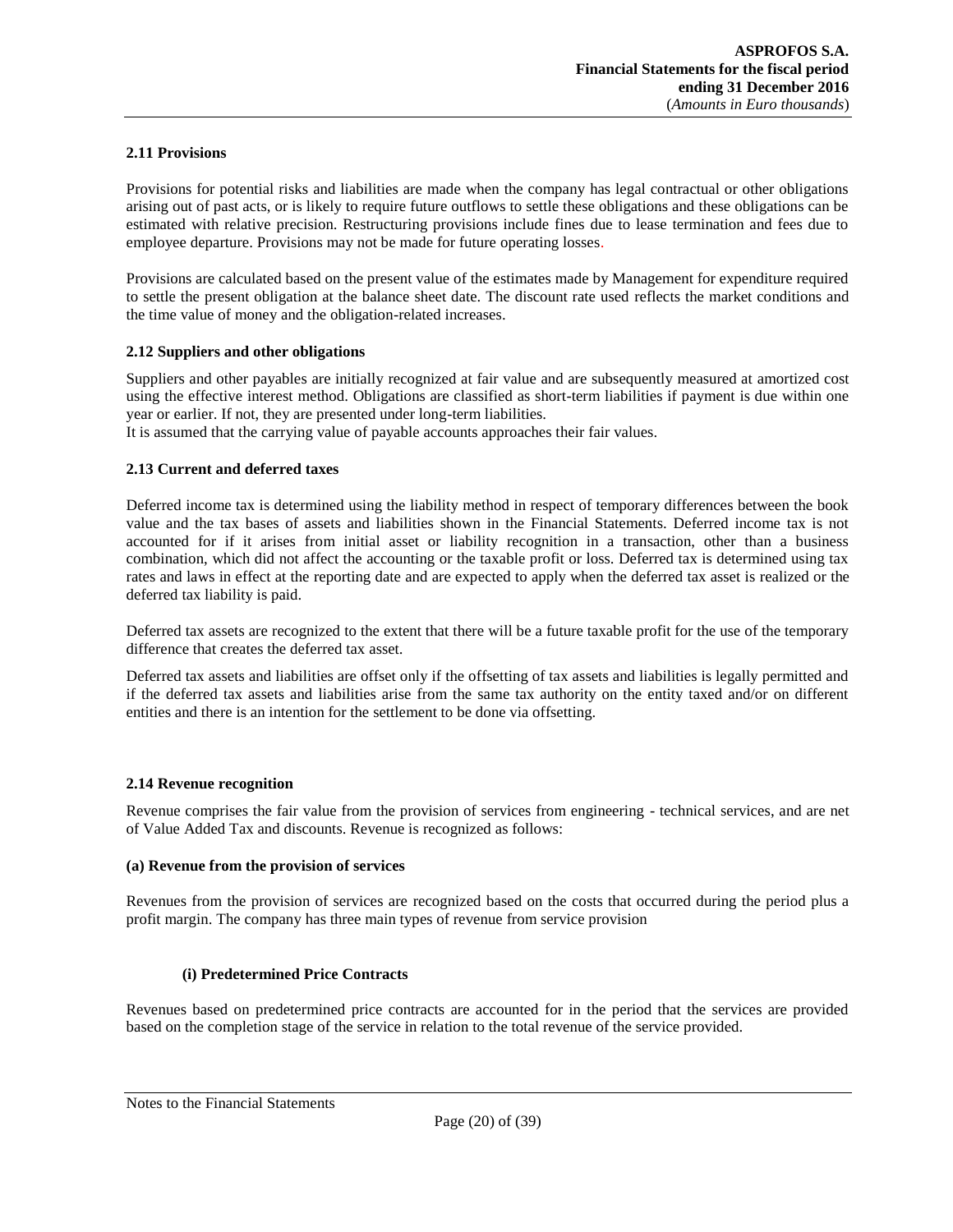## **(ii) Valuation contracts**

Revenue based on contracts with a maximum price is taken into account when the services are provided on the basis of consumed man-hours.

#### **(iii) Provision of personnel services**

Revenue based on service contracts with a margin of profit.

#### **(b) Interest income**

Interest income is proportionately recognized on the basis of time and the use of the effective interest rate. When receivables are impaired, their carrying value is reduced to their recoverable amount which is the present value of expected future cash flows discounted by the original effective interest rate and the discount is allocated as interest income.

#### <span id="page-20-0"></span>**2.15 Leases**

Leases of fixed assets, where the Company essentially retains all the risks and benefits of ownership, are classified as finance leases. Finance leases are capitalized at the inception of the lease at the lower amount between the fair value of the fixed asset or the present value of the minimum lease payments. Each lease payment is allocated between the liability and financial charges, so as to achieve a constant interest rate on the outstanding financial obligation. The corresponding obligations from leases, net of financial charges, are included in the long-term liabilities. The portion of the cost of the lease financing that corresponds to interest is recognized in the income statement during the lease so as to produce a constant interest rate on the balance of the obligation in each period. Fixed assets acquired under finance leases are depreciated over the shorter of the useful life of the asset or the lease term.

The Company has no finance leases.

Leases where all the risks and benefits of ownership are essentially retained by the lessor are classified as operating leases. Payments made for operating leases (net of any incentives received from the lessor) are proportionately recognized in the income statement during the lease term.

For Financial Statement reporting purposes, the Company has entered into operating lease agreements as presented in Note 24.

# <span id="page-20-1"></span>**3 Financial Risk Management**

## **Financial risk factors**

The Company's activities are carried out almost throughout the Greek market, while a large part is carried out with the parent company Hellenic Petroleum SA. Therefore the Company has limited exposure to market risks (such as foreign currency, cash flow and fair value interest rate risk) and credit risk. Potential exposure to liquidity risk is covered by the parent company Hellenic Petroleum SA.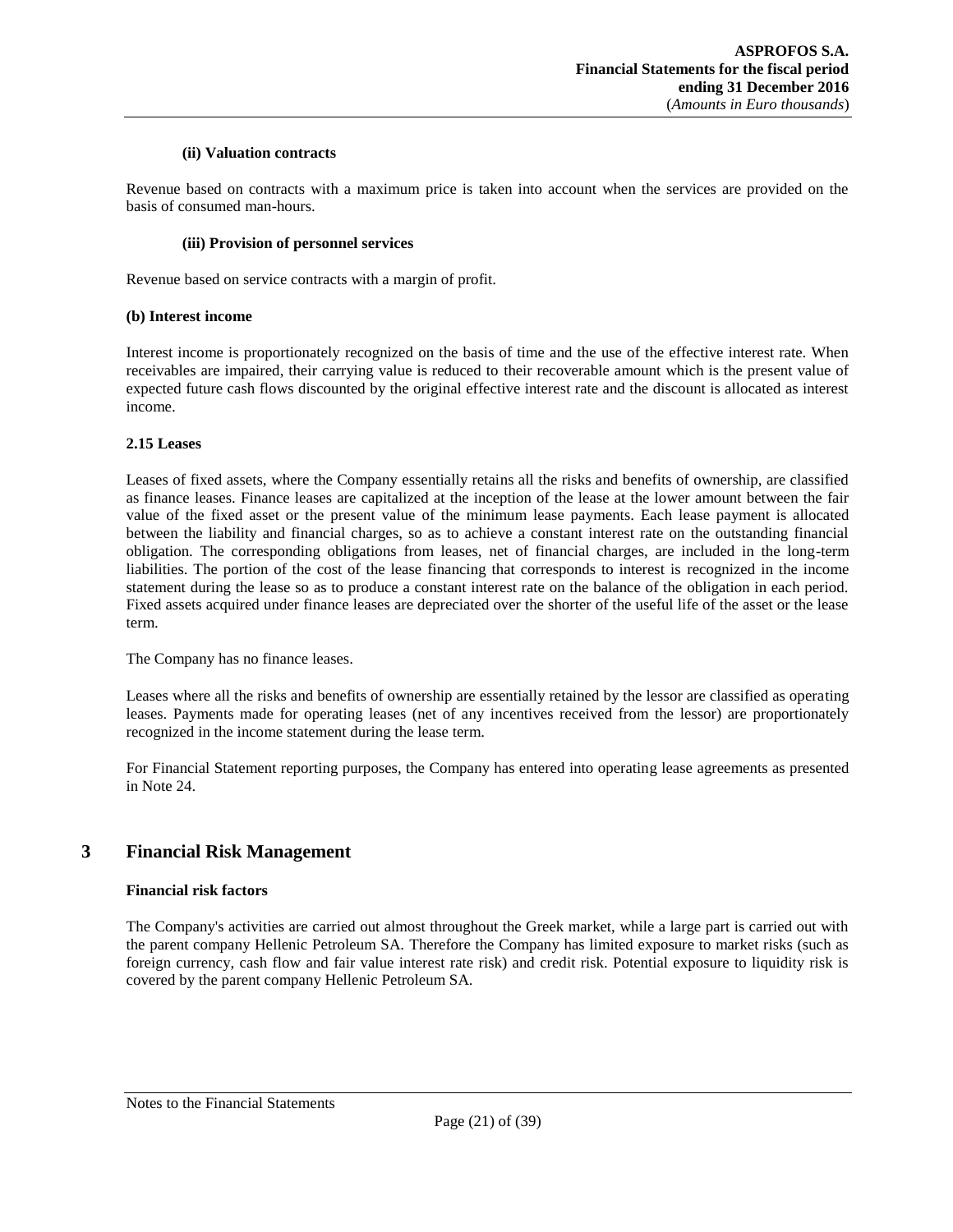#### **(a) Market risk**

#### **Foreign currency risk**

The Company's functional currency is the Euro. The Company's foreign currency risk is considered limited because the Company carries out transactions in the functional currency.

#### **Cash flow and fair value interest rate risk.**

The Company is not exposed to the risk of changes in fair value due to interest rate fluctuations, since in the years 2015 and 2016 the Company has not borrowed, but covered the necessary cash flows in cooperation with the Parent Company.

#### **(b) Credit risk**

The Company has no significant accumulation of credit risk since the majority of its receivables originate from the Hellenic Petroleum SA Group of companies. Non-Group customers are companies for which management assesses creditworthiness in view of their financial condition, previous transactions, and other parameters. For banking institutions, deposits are mostly in financial institutions that have a credit rating of Caa3 (Moody's).

The following table shows the distribution of receivables from the clients:

|                                                    | 31 December 2016 | 31 December 2015 |
|----------------------------------------------------|------------------|------------------|
| Total receivables from customers                   | 3,056            | 2,188            |
| Of which:                                          |                  |                  |
| Beyond the credit period, but non-impaired balance | 1,343            | 289              |
| Impaired balance                                   | 118              | 118              |
|                                                    | 1,461            | 407              |

#### Provisions for doubtful debts

The maximum exposure to credit risk as at the Balance Sheet date is the fair value of each receivable category as mentioned above. Provisions are formed for receivables whose recovery is doubtful and it is has been estimated that they will result in a loss.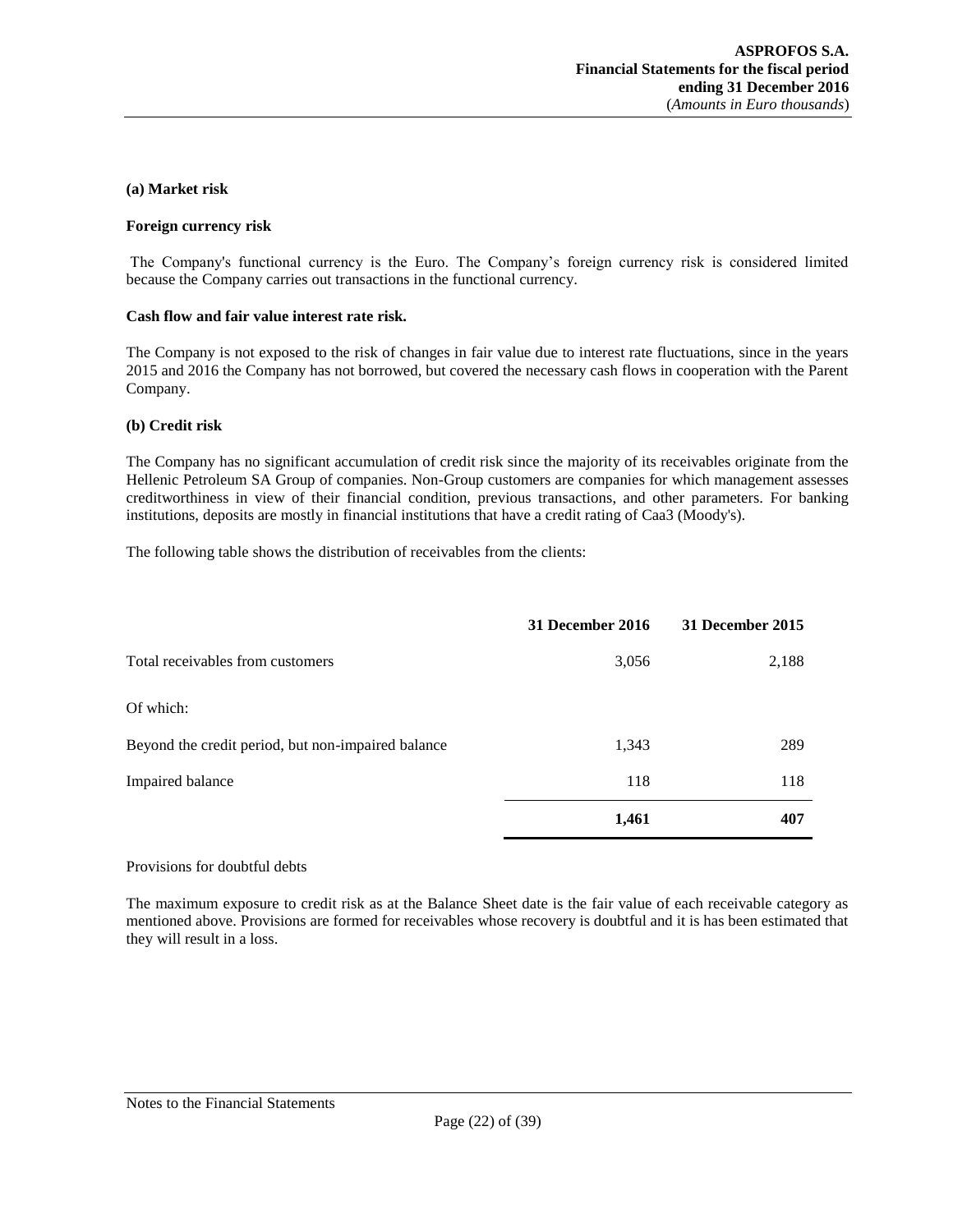The aging analysis of trade receivables, beyond the credit period, but non impaired, is as follows:

|               | 31 December 2016 | 31 December 2015 |
|---------------|------------------|------------------|
| Up to 30 days | 101              | 45               |
| 30-60 days    | 493              | 67               |
| Over 60 days  | 749              | 177              |
| <b>Total</b>  | 1,343            | 289              |

Also here are the aging analysis of impaired receivables from customers:

|               | 31 December 2016 | 31 December 2015 |
|---------------|------------------|------------------|
| Up to 30 days | -                | ۰                |
| 30-60 days    | -                | ۰                |
| Over 60 days  | 118              | 118              |
| <b>Total</b>  | 118              | 118              |

## **(c) Liquidity risk**

Liquidity risk is the risk that the company will not be able to meet its financial obligations when required.

Liquidity risk is addressed by the Company's finance department in cooperation with the parent company by securing sufficient cash resources. The Company's liquidity depends on cash management at Group level, since the Company has a large number of obligations in HELLENIC PETROLEUM SA.

Given the market developments in 2016, the liquidity risk is greater and cash flow management has become more urgent. Its liabilities as at 31 December 2016 to suppliers amounted to EUR 966 thousand (31 December 2015: 6,990 thousand) expire within one year, are equal to their current balances and the effect of discounting is not significant.

## Notes to the Financial Statements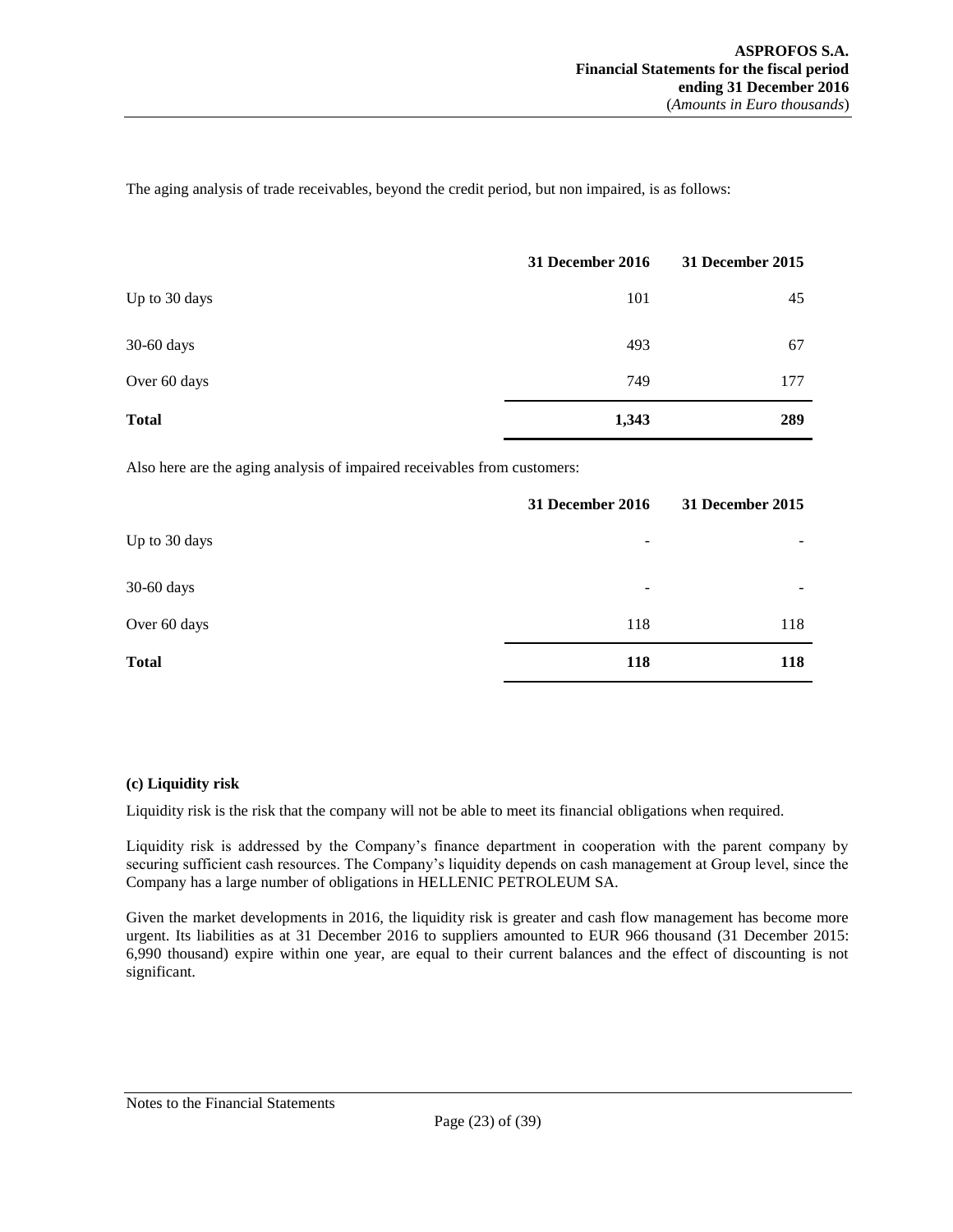#### **(d) Capital risk management**

With respect to capital management, the Company's objectives are to ensure continuity in the future in order to provide satisfactory returns to shareholders and to maintain an optimal capital structure by reducing the cost of capital in this way.

<span id="page-23-0"></span>The Company has no existing loans in the reporting periods and presents cash and cash equivalents.

# **4 Significant accounting estimates and assumptions**

The Company makes estimates and assumptions concerning the future. Thus, these estimates will, by definition, seldom be identical with the actual facts mentioned below. Estimates and assumptions involving significant risk adjustment to the carrying value of assets and liabilities within the next financial year are addressed below.

Estimates and assumptions are continually evaluated and are based on historical experience and are adjusted according to current market conditions and other factors, including expectations of future events, which are considered reasonable in the present circumstances.

#### **(a) Income tax**

The tax for the period includes current income tax and deferred taxes. The tax is recognized in the income statement, except for taxes related to items recognized in other comprehensive income or directly in equity. In this case, the tax is recognized in other comprehensive income or directly in equity, respectively.

Current income tax is calculated on the taxable income of the year, based on the applicable tax provisions and tax rates, at the date of preparation of the financial statements in the country where the Company operates and generates taxable income

The Company is subject to taxation and discretion is required in determining the income tax provision. There are many transactions and calculations for the final tax determination.

The Company has not formed a provision for obligations arising from anticipated tax audits, because due to the accumulated tax losses it estimates that future taxes from such an audit are not anticipated. If the final tax is different from the initially recorded, the difference will have an impact the income tax recognized in the result.

## **(b) Pension plans**

The present value of pension benefits depends on a number of factors that are determined using actuarial methods and assumptions. Such an actuarial assumption is the discount rate used to calculate the cost of the benefit. Changes in these assumptions will change the present value of the related liabilities in the statement of financial position.

The Company determines the appropriate discount rate at the end of each year. This is defined as the rate that should be used to determine the present value of future cash flows, which are expected to be required to meet pension plan obligations. In determining the appropriate discount rate, the Company uses the rate of low-risk corporate bonds, which are converted into the currency in which the benefits will be paid, and whose expiry date approaches that of the relative pension obligation.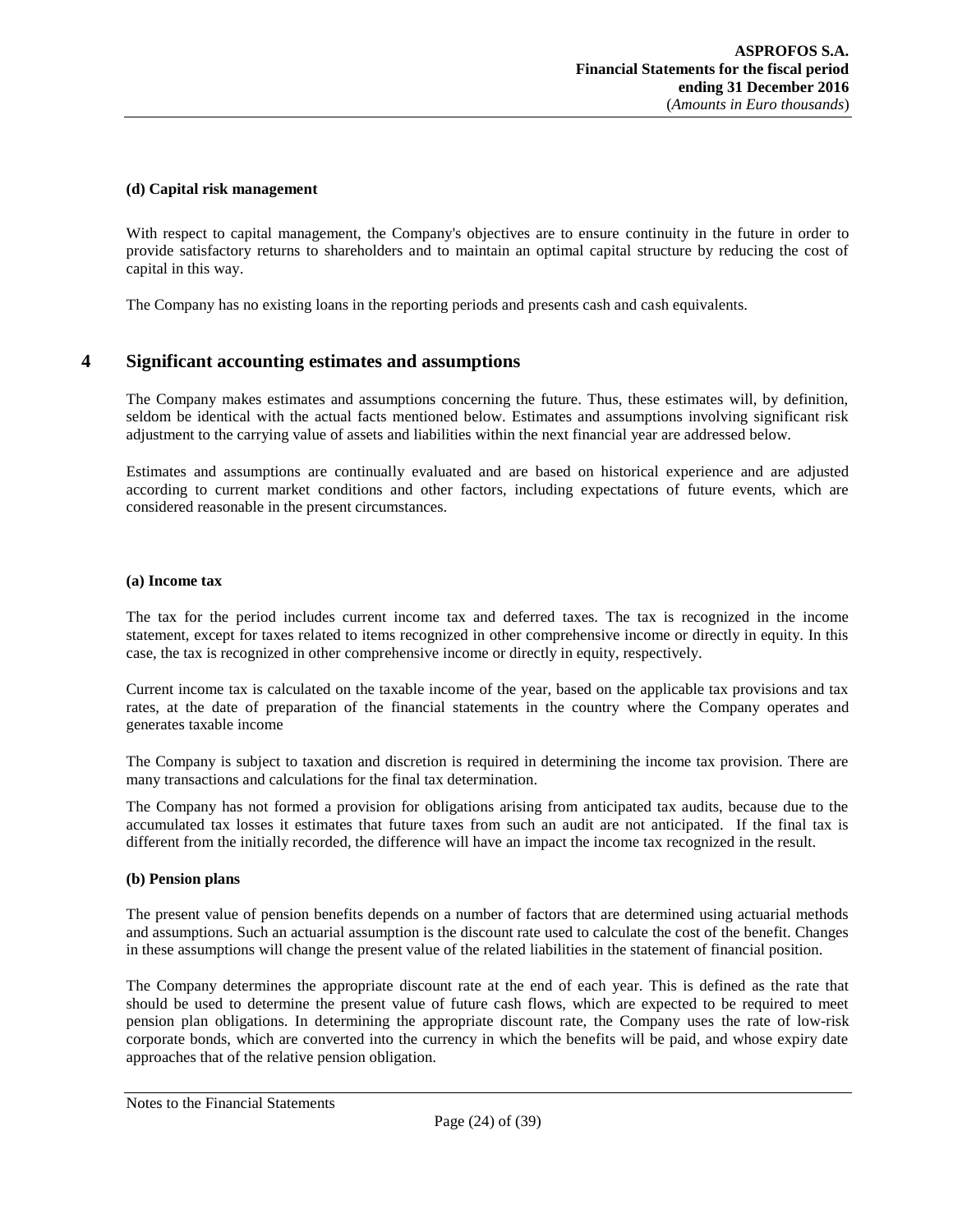Other key assumptions for pension benefit obligations are based, in part, on current market conditions. Additional information is disclosed in Note 12 herein.

## **(c) Estimation of impairment of receivables**

The Company reviews annually whether its assets have suffered any form of impairment in accordance with the accounting practice. Recoverable amounts of receivables require estimates. The estimates made are the timing and the amount of repayment of the receivables as well as the value of any collaterals of the receivables received. The above assessments involve a high degree of subjectivity and require the management's judgment.

#### **(d) Provisions for litigation**

The company has pending court cases. Management evaluates the outcome of the assumptions and, if there is the possibility of a negative outcome, the Company proceeds to the formation of the necessary provisions. Provisions are calculated based on the present value of the estimates made by Management for expenditure required to settle the expected obligation at the balance sheet date.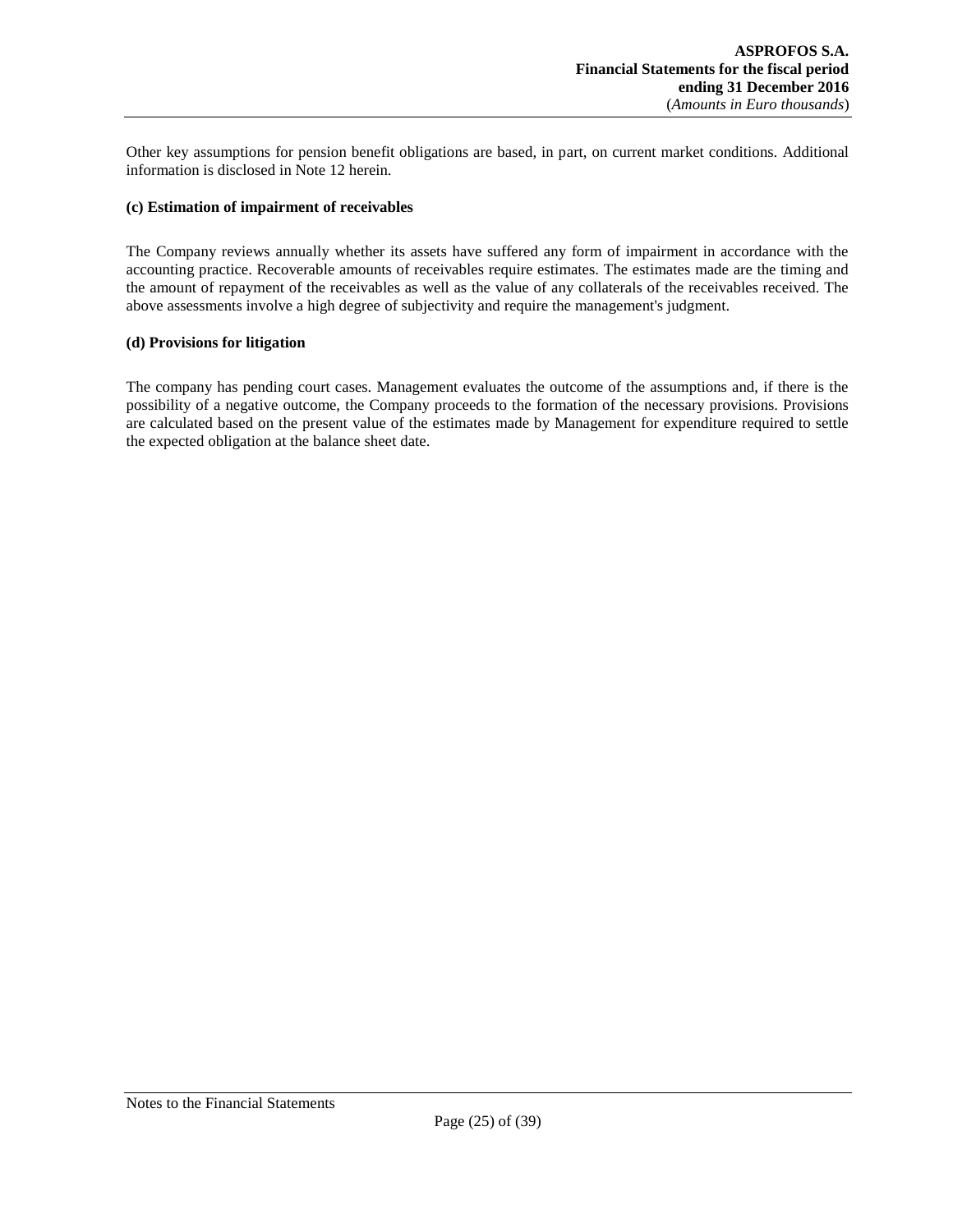# <span id="page-25-0"></span>**5 Tangible fixed assets**

|                                            | <b>Plots</b> | <b>Buildings</b> | Furniture &<br>accessories | <b>Total</b> |
|--------------------------------------------|--------------|------------------|----------------------------|--------------|
| Cost                                       |              |                  |                            |              |
| <b>Balance as at 1 January 2015</b>        | 1,283        | 7,604            | 1,194                      | 10,081       |
| Additions                                  |              |                  | 97                         | 97           |
| Sales / write-offs                         |              |                  | (102)                      | (102)        |
| <b>Balance as at 31 December 2015</b>      | 1,283        | 7,604            | 1,189                      | 10,076       |
| <b>Accumulated depreciation</b>            |              |                  |                            |              |
| <b>Balance as at 1 January 2015</b>        |              | 5,867            | 1,141                      | 7,008        |
| Period depreciations                       |              | 343              | 34                         | 377          |
| Sales / write-offs                         |              |                  | (102)                      | (102)        |
| <b>Balance as at 31 December 2015</b>      | ä,           | 6,210            | 1,073                      | 7,283        |
| Undepreciated value as at 31 December 2015 | 1,283        | 1,394            | 116                        | 2,793        |
| Cost                                       |              |                  |                            |              |
| <b>Balance as at 1 January 2016</b>        | 1,283        | 7,604            | 1,189                      | 10,076       |
| <b>Additions</b>                           |              |                  | 20                         | 20           |
| Sales / write-offs                         |              |                  | (2)                        | (2)          |
| <b>Balance as at 31 December 2016</b>      | 1,283        | 7,604            | 1,207                      | 10,094       |
| <b>Accumulated depreciation</b>            |              |                  |                            |              |
| <b>Balance as at 1 January 2016</b>        |              | 6,210            | 1,073                      | 7,283        |
| Period depreciations                       |              | 342              | 45                         | 387          |
| Sales / write-offs                         |              |                  | (1)                        | (1)          |
| <b>Balance as at 31 December 2016</b>      |              | 6,552            | 1,117                      | 7,669        |
| Undepreciated value as at 31 December 2016 | 1,283        | 1,052            | 90                         | 2,425        |

The Company has pledged tangible assets to secure its loan obligations.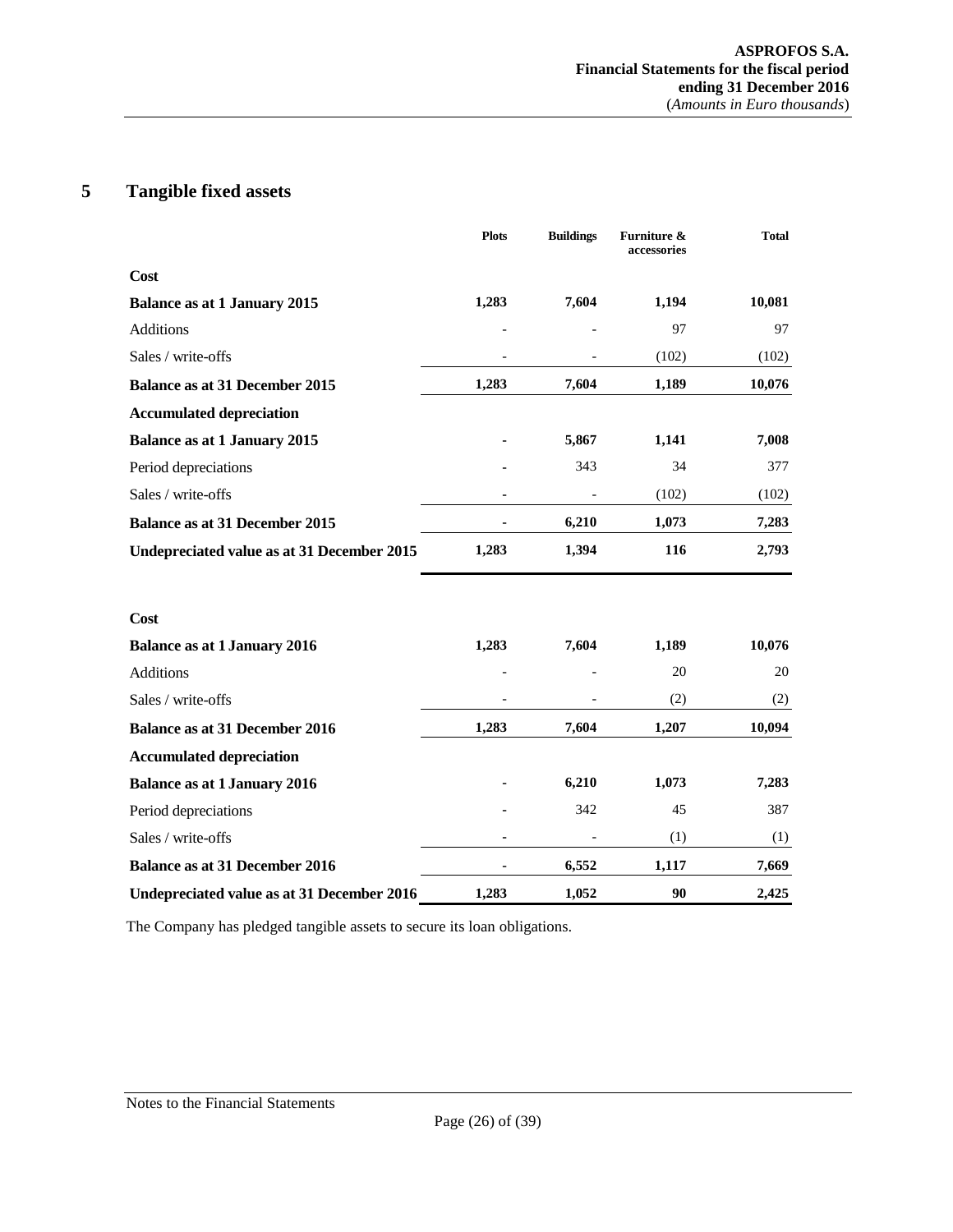# **6 Intangible assets**

<span id="page-26-0"></span>

|                                            | <b>Software</b> | <b>Total</b> |
|--------------------------------------------|-----------------|--------------|
| Cost                                       |                 |              |
| <b>Balance as at 1 January 2015</b>        | 608             | 608          |
| <b>Additions</b>                           | 115             | 115          |
| <b>Balance as at 31 December 2015</b>      | 723             | 723          |
| <b>Accumulated depreciation</b>            |                 |              |
| <b>Balance as at 1 January 2015</b>        | 536             | 536          |
| Period depreciations                       | 47              | 47           |
| <b>Balance as at 31 December 2015</b>      | 583             | 583          |
| Undepreciated value as at 31 December 2015 | 140             | 140          |
| Cost                                       |                 |              |
| <b>Balance as at 1 January 2016</b>        | 723             | 723          |
| <b>Additions</b>                           | 34              | 34           |
| <b>Balance as at 31 December 2016</b>      | 757             | 757          |
| <b>Accumulated depreciation</b>            |                 |              |
| <b>Balance as at 1 January 2016</b>        | 583             | 583          |
| Period depreciations                       | 64              | 64           |
| <b>Balance as at 31 December 2016</b>      | 647             | 647          |
| Undepreciated value as at 31 December 2016 | <b>110</b>      | <b>110</b>   |

# <span id="page-26-1"></span>**7 Deferred tax assets**

Deferred tax assets and liabilities are offset when there is a legally enforceable right to offset current tax receivables against current tax liabilities and when deferred income taxes relate to the same tax authority.

|                                              | <b>Year ended</b> |  |
|----------------------------------------------|-------------------|--|
|                                              | 31 December 2016  |  |
| Opening balance of receivables/(liabilities) | ۰                 |  |
| Improvement/(charge) of the income statement | 240               |  |
| Movements as regards the net position        | 74                |  |
| <b>Closing Balance</b>                       | 314               |  |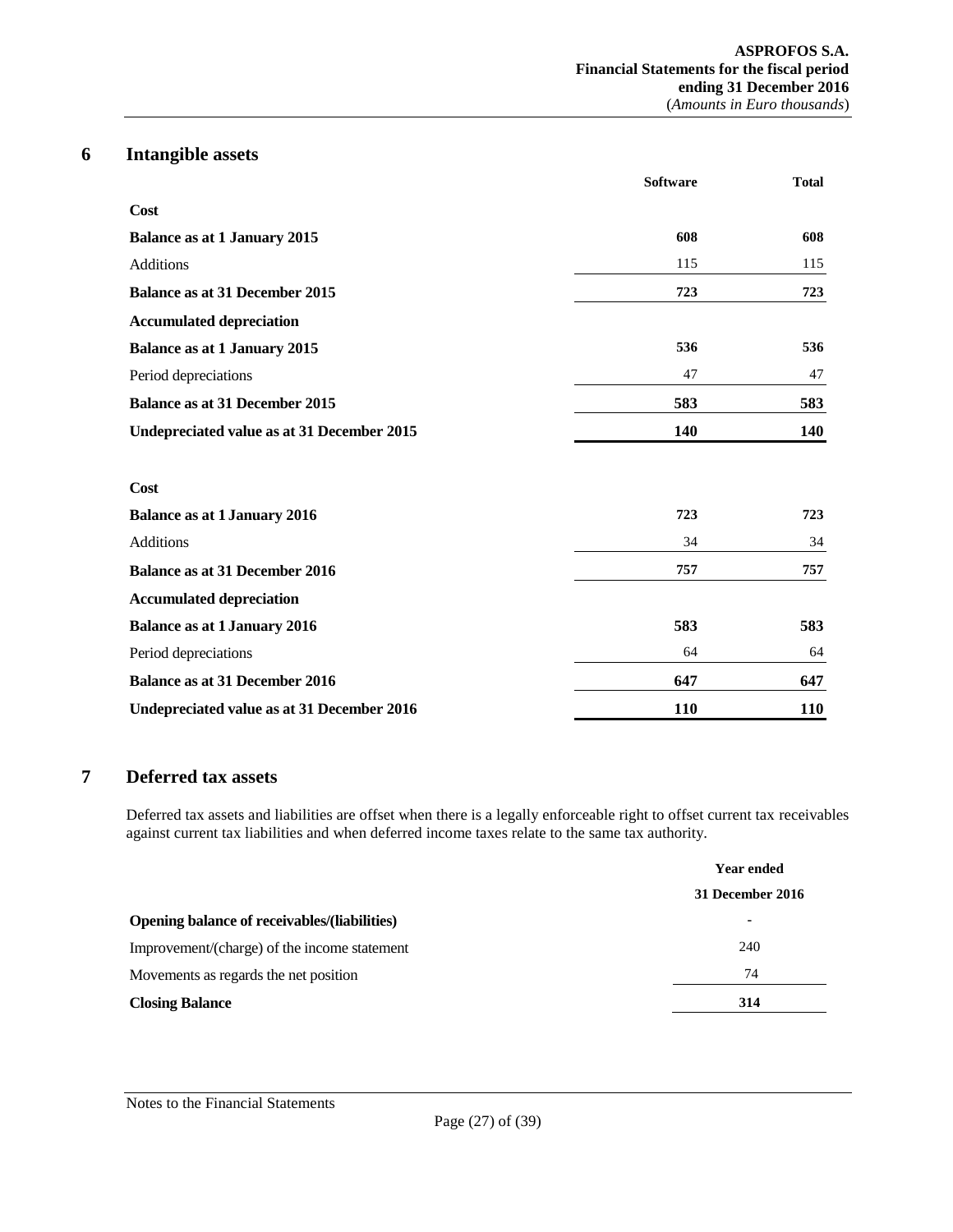The analysis of deferred tax assets and liabilities is as follows:

|                                | 31 December 2016 |
|--------------------------------|------------------|
| Tangible and intangible assets | (571)            |
| Provisions for staff benefits  | 885              |
| <b>Closing Balance</b>         | 314              |
| <b>Deferred tax assets</b>     | 885              |
| Deferred tax liabilities       | (571)            |

<span id="page-27-0"></span>A deferred tax asset resulting from tax losses has not been recognized in these Financial Statements since the Company believes that there will not be sufficient taxable profits in the coming years to offset the overall loss.

# **8 Customers and other receivables**

|                                 |         |         | 31 December 2016 | 31 December 2015 |
|---------------------------------|---------|---------|------------------|------------------|
| Customers<br>24                 | Related | parties | 2,153            | 380              |
| Customers - Other customers     |         |         | 903              | 1,808            |
| Less: Provisions for impairment |         |         | (118)            | (118)            |
| Net customer receivables        |         |         | 2,938            | 2,070            |
| Other receivables               |         |         | 342              | 212              |
| <b>Total</b>                    |         |         | 3,280            | 2,282            |

The carrying values of these receivables represent their fair value.

Other receivables include receivables from personnel, withheld tax and deferred expenses.

Movements on the provision for impairment of trade receivables are as follows:

|                            | 31 December 2016 | 31 December 2015 |
|----------------------------|------------------|------------------|
| <b>Balance 1 January</b>   | 118              | 118              |
| <b>Balance 31 December</b> | 118              | 118              |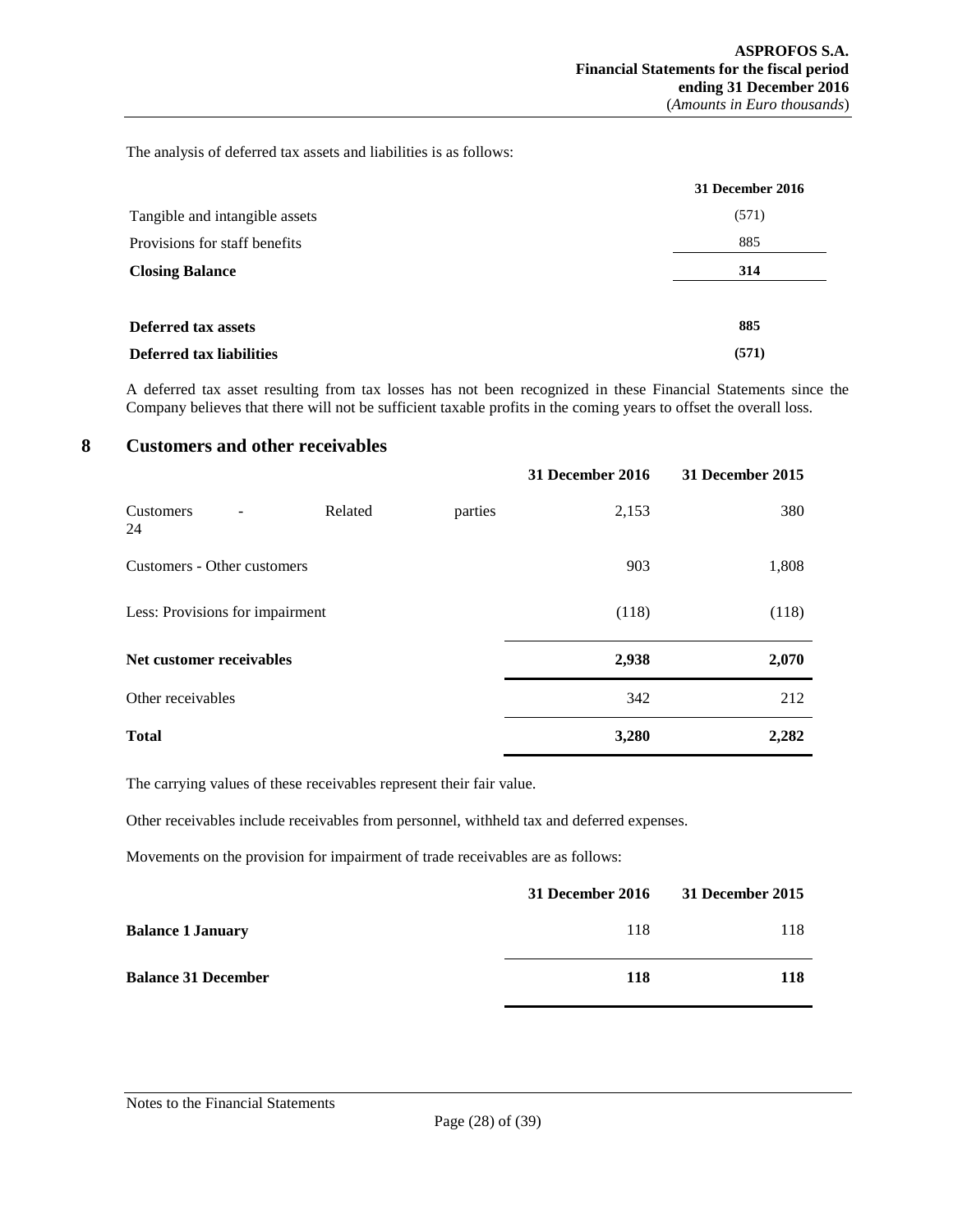# **9 Cash and cash equivalents**

<span id="page-28-0"></span>

|               | 31 December 2016 | 31 December 2015 |
|---------------|------------------|------------------|
| Fund          | 9                | 4                |
| Cash at banks | 705              | 579              |
| <b>Total</b>  | 714              | 583              |

The weighted average effective interest rate was:

|      | 31 December 2016 | 31 December 2015 |
|------|------------------|------------------|
| Euro | 0.24%            | 0.19%            |

# <span id="page-28-1"></span>**10 Share Capital**

|                        | <b>Number of Shares</b> | <b>Share Capital</b> |
|------------------------|-------------------------|----------------------|
| 31 December 2015       | 171,300                 | 5,027                |
| Share capital increase | 238,600                 | 7.003                |
| 31 December 2016       | 409,900                 | 12,030               |

The share capital includes the Company's common shares. According to the decision of the Ordinary General Meeting of Shareholders dated 20/05/2016, the share capital of the company increased by EUR 7,002,910.00 through the issue of 238,600 new shares of nominal value 29,35 euro each. Thus, the share capital of the company already amounts to  $\epsilon$  12,030,565,000 and is divided into 409,900 registered shares, each having a nominal value of  $\epsilon$  29.35, and is fully paid

# <span id="page-28-2"></span>**11 Reserves**

|                                                                 | <b>Statutory</b><br>reserves | Untaxed<br>reserves | <b>Other reserves</b> | <b>Total</b> |
|-----------------------------------------------------------------|------------------------------|---------------------|-----------------------|--------------|
| Balance as at 31 December 2015                                  | 206                          | 1,012               | (238)                 | 980          |
| Net actuarial Gains/Losses on defined-<br>benefit pension plans | $\blacksquare$               |                     | (182)                 | (182)        |
| Reclassifications                                               |                              |                     | 69                    | 69           |
| Balance as at 31 December 2016                                  | 206                          | 1,012               | (351)                 | 867          |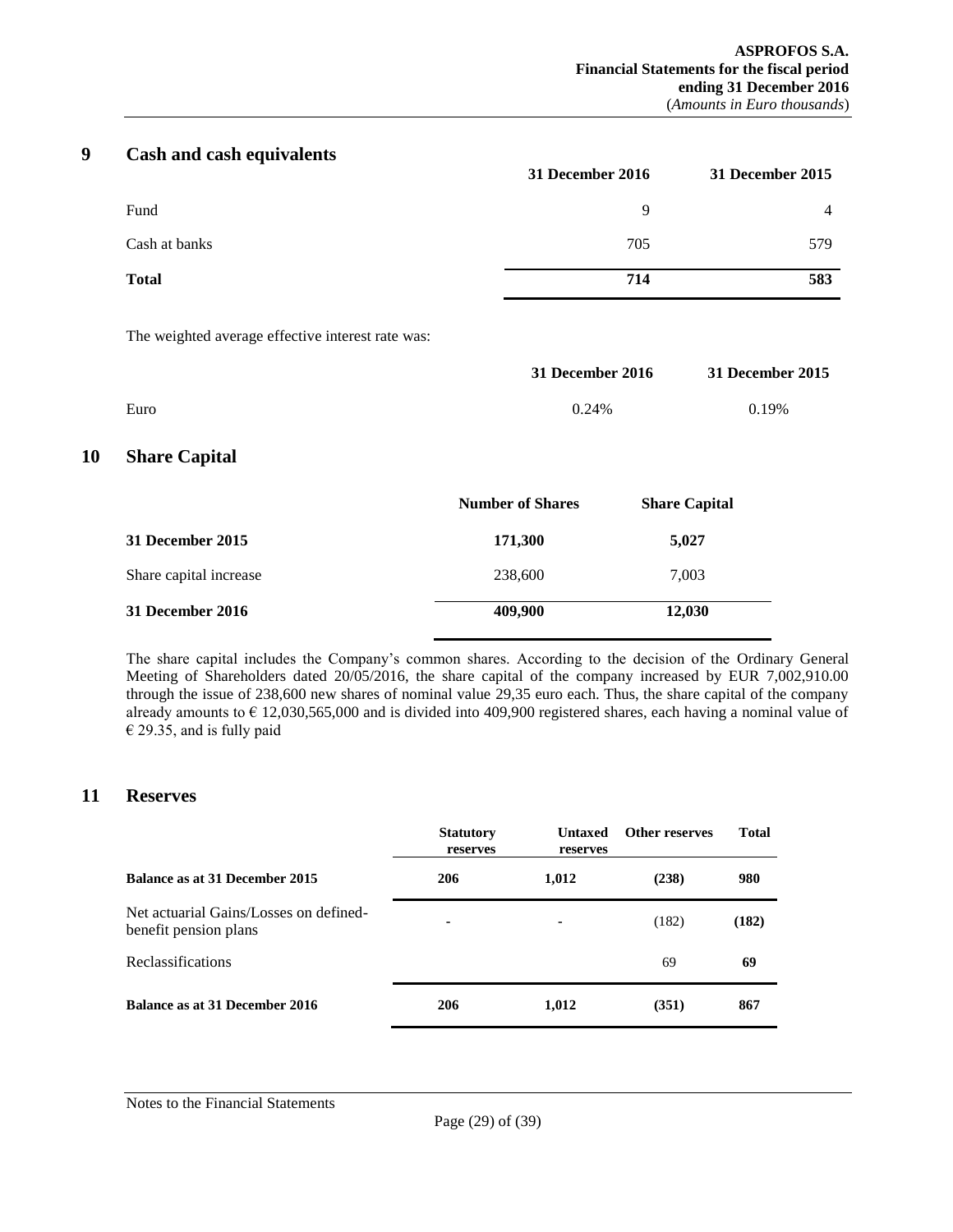## **Statutory reserves**

According to Greek law, companies are required to transfer a minimum of 5% of their annual net profits, according to their accounting books, to a statutory reserve until such reserve is equal to one third of their share capital. This reserve may not be distributed, but can be used to write off losses.

#### **Untaxed reserves**

Untaxed reserves concern:

- Profits that have not been taxed, under the applicable fiscal and institutional framework. In the case of their distribution, profits will be taxed based on the tax rate applicable at the time of their distribution to shareholders or conversion to share capital.
- Partially taxed reserves which are taxed at a tax rate which is lower than the applicable current rate. In the case of their distribution, profits will be taxed based on the tax rate applicable at the time of their distribution to shareholders or conversion to share capital.

#### **Other reserves**

<span id="page-29-0"></span>Other reserves include actuarial profits and losses

# **12 Liabilities for personnel benefits due to termination of the service**

|                                                      | 31 December 2016 | 31 December 2015 |
|------------------------------------------------------|------------------|------------------|
| <b>Statement of financial position obligations:</b>  |                  |                  |
| Pension benefits                                     | 3,052            | 2,649            |
| <b>Total</b>                                         | 3,052            | 2,649            |
|                                                      | 31 December 2016 | 31 December 2015 |
| Charges to the income statement:<br>Pension benefits | 191              | 199              |
| <b>Total</b>                                         | 191              | 199              |
|                                                      | 31 December 2016 | 31 December 2015 |
| Charges to the other total income statement:         |                  |                  |
| Pension benefits                                     | (256)            | (47)             |
| <b>Total</b>                                         | (256)            | (47)             |

The amounts entered in the Statement of financial position: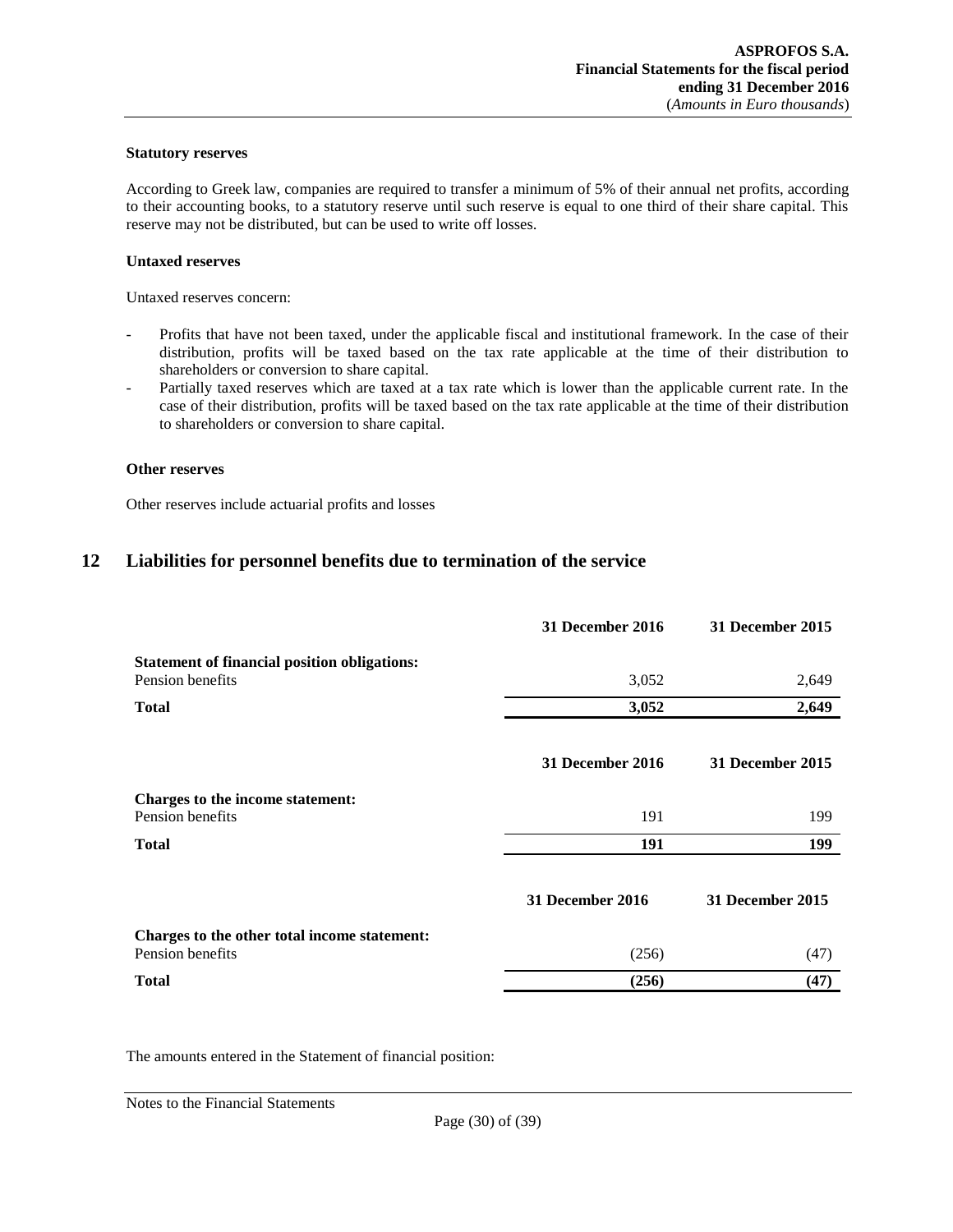|                                       | 31 December 2016 | 31 December 2015 |
|---------------------------------------|------------------|------------------|
| Present value of unfunded obligations | 3.052            | 2.649            |
| Total                                 | 3.052            | 2.649            |

The amounts entered in the Statement of Comprehensive Income are as follows:

|                                                 | 31 December 2016 | 31 December 2015 |
|-------------------------------------------------|------------------|------------------|
| Current service cost                            | 84               | 84               |
| Interest rate cost                              | 84               | 84               |
| <b>Total</b>                                    | 168              | 168              |
| Additional costs of staff retirement settlement | 22               |                  |
| Total included in employee benefits             | 191              | 199              |

The change of the obligation that has been entered in the balance sheet is as follows:

|                         | 31 December 2016 | 31 December 2015 |
|-------------------------|------------------|------------------|
| Opening balance         | 2.649            | 2,588            |
| Total debits to results | 191              | 199              |
| Paid contributions      | (44)             | (185)            |
| Actuarial loss/(gain)   | 256              | 47               |
| <b>Closing Balance</b>  | 3.052            | 2.649            |

## **Remeasurement of actuarial assumptions**

|                                                              | 31 December 2016 | 31 December 2015 |
|--------------------------------------------------------------|------------------|------------------|
| (Gains) / losses from the change of financial<br>assumptions | 417              | (81)             |
| (Gains)/losses from experiential adjustments                 | (161)            | 128              |
| <b>Totals</b>                                                | 256              |                  |

The main actuarial assumptions used are as follows:

|                                   | 31 December 2016 | 31 December 2015 |
|-----------------------------------|------------------|------------------|
| Discount Rate                     | 1.90%            | 3.50%            |
| Future salary increases           | $0.50\%$         | 0.50%            |
| Average weighted program duration | $13.27$ vears    | $12.45$ years    |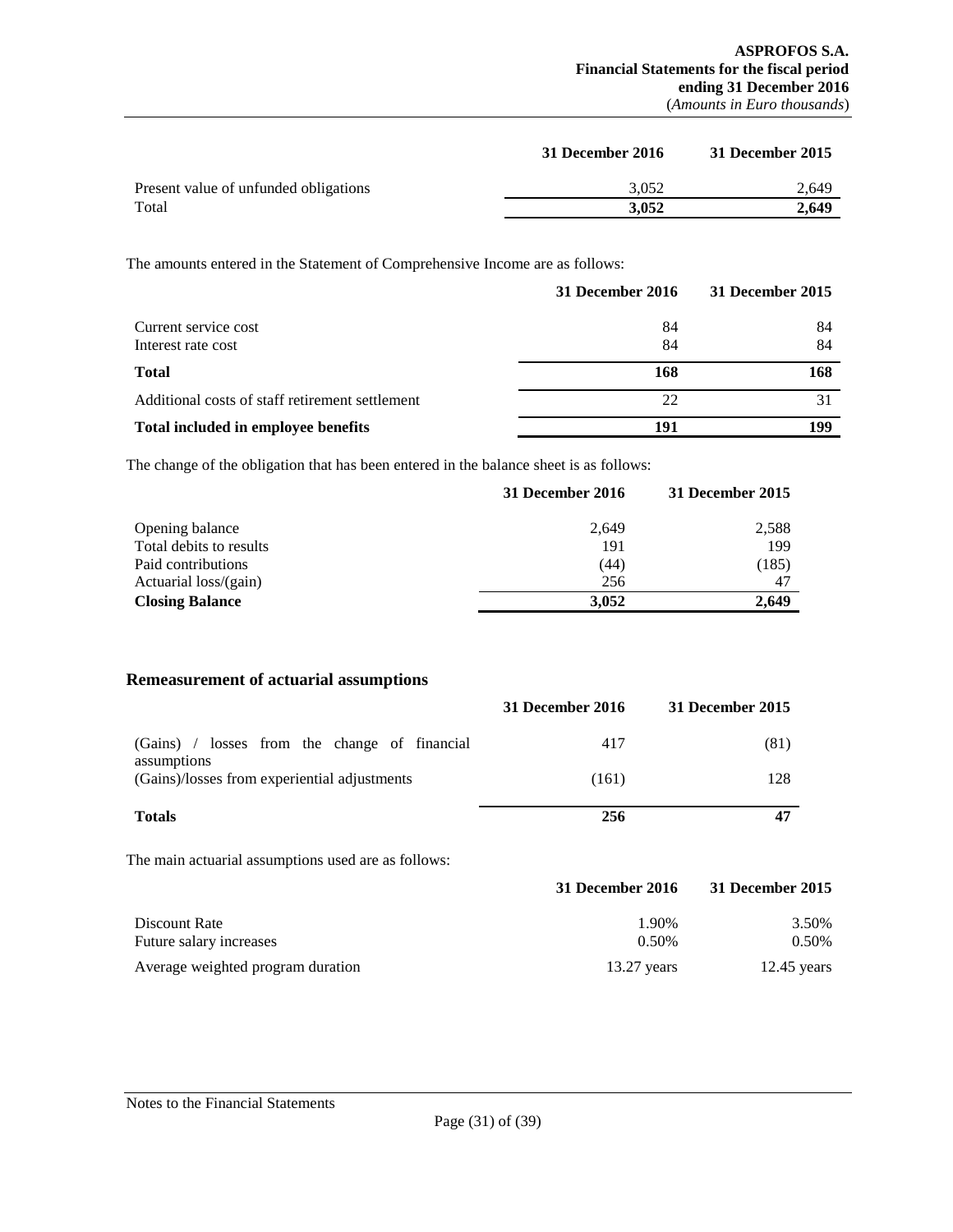The sensitivity analysis of the defined-benefit obligation to employees due to retirement to changes in the main weighted assumptions are the following:

| <b>Effect on obligation</b> |                                |                           |                           |  |  |
|-----------------------------|--------------------------------|---------------------------|---------------------------|--|--|
|                             | <b>Change</b> in<br>assumption | Increase in<br>assumption | Decrease in<br>assumption |  |  |
| Discount Rate               | 0.5%                           | $-4\%$                    | 5%                        |  |  |
| Future salary increases     | 0.5%                           | 5%                        |                           |  |  |

# **13 Other long-term liabilities**

<span id="page-31-0"></span>

| o            | <b>31 December 2016</b> | <b>31 December 2015</b> |
|--------------|-------------------------|-------------------------|
| Rental bonds |                         |                         |
| <b>Total</b> |                         |                         |

# **14 Suppliers and other obligations**

<span id="page-31-1"></span>

|                                         |    | 31 December 2016 | 31 December 2015 |
|-----------------------------------------|----|------------------|------------------|
| Customer advances - Related parties     | 25 |                  | 5,778            |
| Suppliers - Related parties             | 25 | 527              | 527              |
| Suppliers - Others                      |    | 439              | 685              |
| Value added tax                         |    | 363              | 115              |
| Insurance organizations and other taxes |    | 649              | 658              |
| Accrued expenses                        |    | 140              | 185              |
| Other obligations                       |    | 49               | 32               |
| <b>Total</b>                            |    | 2,167            | 7,980            |

Other obligations include obligations to other creditors.

# **15 Tax and duties payable**

<span id="page-31-2"></span>

|                        | <b>31 December 2016</b> | 31 December 2015 |
|------------------------|-------------------------|------------------|
| Tax and duties payable | $\sim$                  | l 19             |
| Total                  | ۰                       | 119              |

Other obligations from tax for the fiscal year 2015 concern the Albanian branch.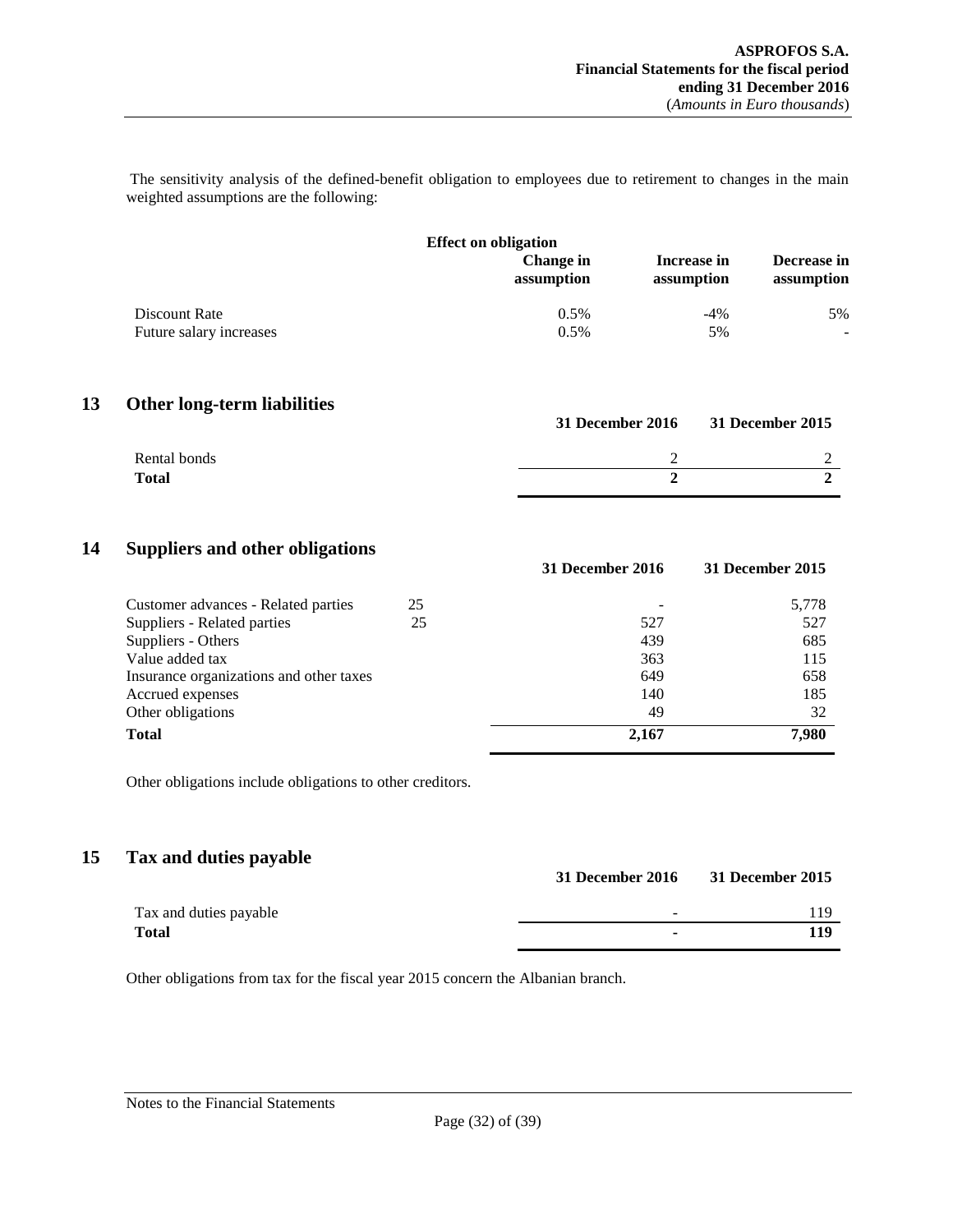# **16 Employee Benefits**

<span id="page-32-0"></span>

|                                                  | <b>Year ended</b> |                  |
|--------------------------------------------------|-------------------|------------------|
|                                                  | 31 December 2016  | 31 December 2015 |
| Payroll                                          | 5,591             | 5,391            |
| Social Security expenses                         | 1,388             | 1,321            |
| Cost of pension plans and health care schemes    | 180               | 166              |
| Personnel leaving pay<br>Other employee benefits | 22<br>141         | 36<br>98         |
| <b>Total</b>                                     | 7,322             | 7,012            |

Other benefits include benefits and aids to the Company's staff under the Collective Agreements, and training allowances.

# **17 Turnover (Sales)**

<span id="page-32-1"></span>

|                                     |    | <b>Year ended</b> |                  |
|-------------------------------------|----|-------------------|------------------|
|                                     |    | 31 December 2016  | 31 December 2015 |
| Sale of services to related parties | 25 | 8,530             | 4,863            |
| Sale of services to other customers |    | 2.659             | 6,867            |
| <b>Total</b>                        |    | 11,189            | 11,730           |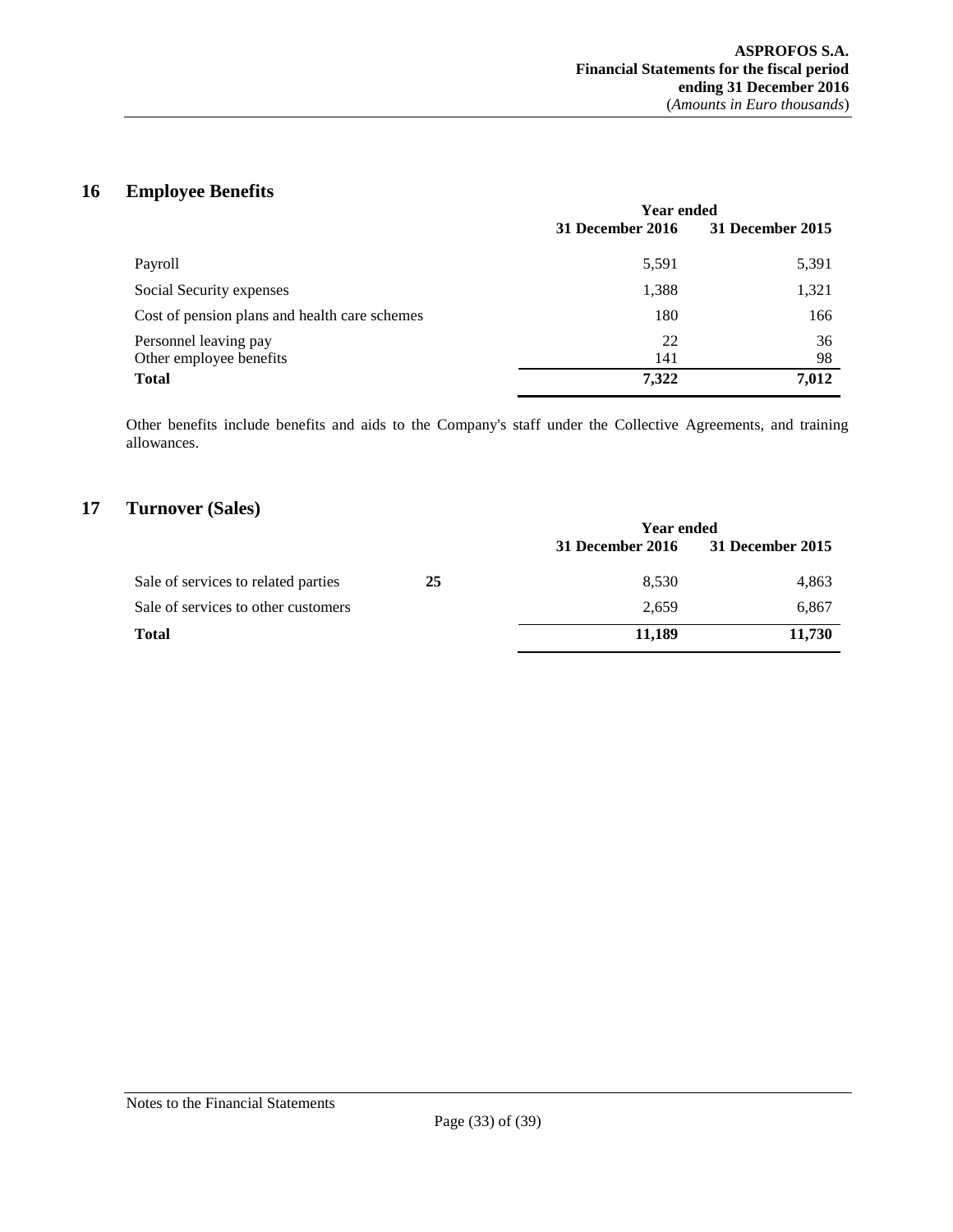# **18 Expenses by category**

<span id="page-33-0"></span>

|                                                | <b>Year ended</b> |                  |  |
|------------------------------------------------|-------------------|------------------|--|
|                                                | 31 December 2016  | 31 December 2015 |  |
| Personnel salaries and expenses                | 7,322             | 7,012            |  |
| Provision for staff compensation               | 168               | 163              |  |
| Depreciation of tangible assets                | 387               | 377              |  |
| Repair and maintenance cost of tangible assets | 158               | 92               |  |
| Technical support of software                  | 230               | 198              |  |
| Amortization of intangible assets              | 64                | 47               |  |
| Insurance premiums                             | 80                | 71               |  |
| Rent from operating leases                     | 111               | 95               |  |
| Travel / transportation expenses               | 190               | 289              |  |
| Stationery / Forms                             | 18                | 19               |  |
| Conference and advertising expenses            | 16                | 11               |  |
| <b>Other Professional Fees</b>                 | 1,661             | 1,633            |  |
| <b>Subcontractors</b>                          | 528               | 820              |  |
| Travel expenses, recoverable by the customer   | 20                | 6                |  |
| Other taxes-duties                             | 140               | 137              |  |
| Other Expenses                                 | 8                 | 36               |  |
| Expenses from foreign currency differences     |                   | 17               |  |
| Other*                                         | 480               | 907              |  |
| <b>Total</b>                                   | 11,581            | 11,930           |  |
| <b>Attributable to:</b>                        |                   |                  |  |
| Cost of good sold                              | 9,175             | 9,437            |  |
| Administrative expenses                        | 1,753             | 1,821            |  |
| Selling expenses                               | 653               | 672              |  |
| <b>Total</b>                                   | 11,581            | 11,930           |  |

\* The "Other" category includes the production costs of the branch of Albania, for the year 2016 the amount is 337 thousand euro while for the year 2015 the amount is 759 thousand euro.

# **19 Other income / (expenses)**

<span id="page-33-1"></span>

|                                              | <b>Year ended</b> |                  |
|----------------------------------------------|-------------------|------------------|
|                                              | 31 December 2016  | 31 December 2015 |
| Income from grants                           |                   | 38               |
| Income from leases                           | 18                | 18               |
| Other extraordinary and non-operating income | 2                 | q                |
| <b>Total</b>                                 | 21                | 65               |
|                                              |                   |                  |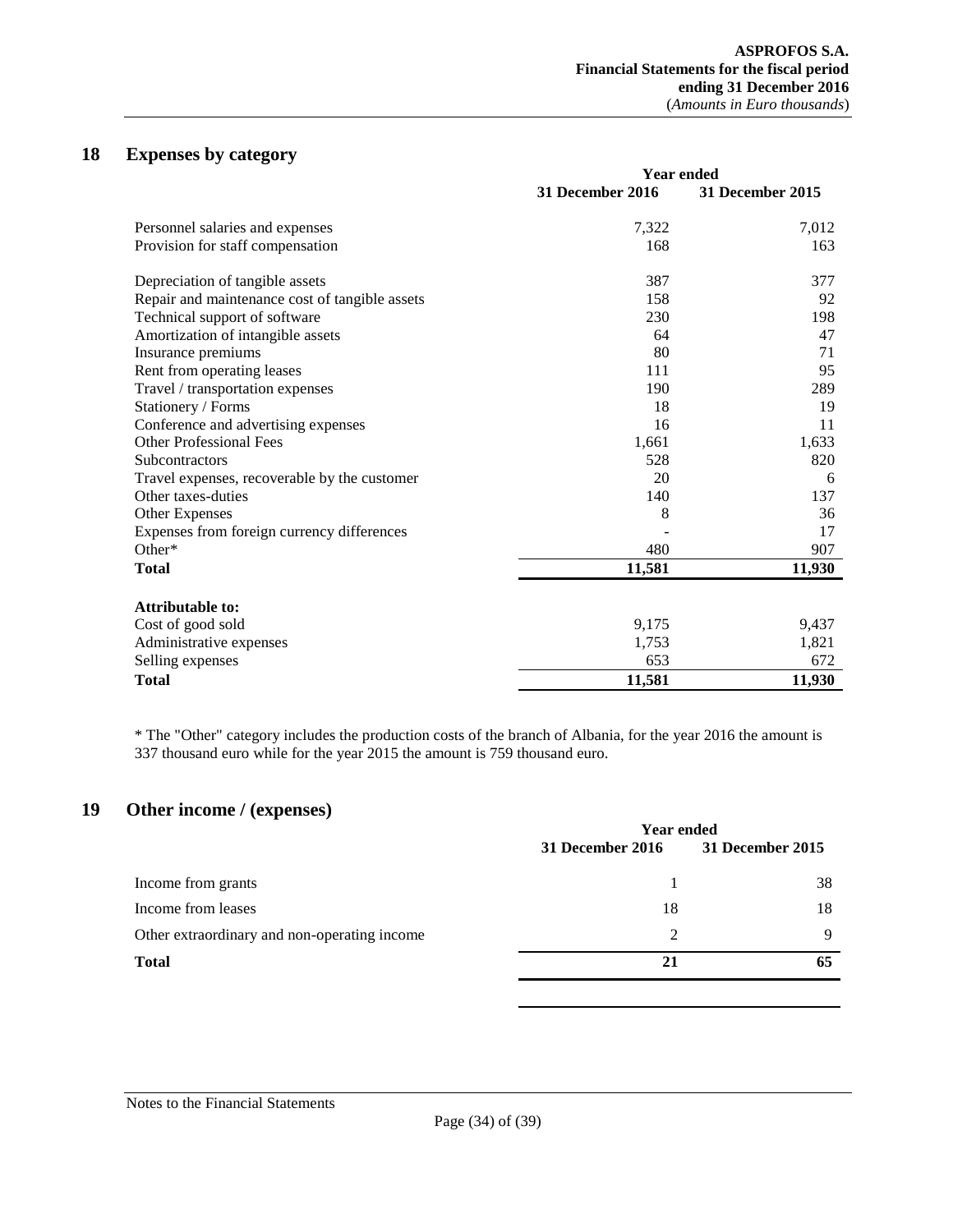# **20 Financial expenses - net**

<span id="page-34-0"></span>

|                          | <b>Year ended</b> |                  |
|--------------------------|-------------------|------------------|
|                          | 31 December 2016  | 31 December 2015 |
| <b>Debit interest</b>    |                   |                  |
| Other financial expenses | (40)              | (54)             |
|                          | (40)              | (54)             |
| <b>Credit interest</b>   |                   |                  |
| <b>Interest income</b>   | 1                 | $\mathfrak{D}$   |
|                          |                   | $\mathbf{2}$     |
| Net financial expenses   | (39)              | (52)             |

# **21 Taxes**

<span id="page-34-1"></span>

|              | <b>Year ended</b> |                          |
|--------------|-------------------|--------------------------|
|              | 31 December 2016  | <b>31 December 2015</b>  |
| Income tax   |                   | (138)                    |
| Deferred tax | 240               | $\overline{\phantom{0}}$ |
| Total        | 240               | (138)                    |

The basic tax rate for companies S.A. in 2016 is 29%.

For the years 2011 and onwards, Greek companies are subject to annual tax audit by their statutory auditoraccountants in order to comply with the provisions of the applicable tax legislation. The result of this audit leads to the issuance of a tax certificate, which provided the relevant conditions are met replaces the audit by the public authority and allows the company to close its tax obligations for the relevant fiscal year. The Company was audited for the fiscal periods 2011 - 2015 and received a tax compliance certificate with an unqualified opinion.

For the Company, the tax audit for the 2016 fiscal period is currently being conducted by PricewaterhouseCoopers SA. Upon completion of the tax audit, Management does not expect that any significant tax obligations will arise, other than those recorded and disclosed in the financial statements.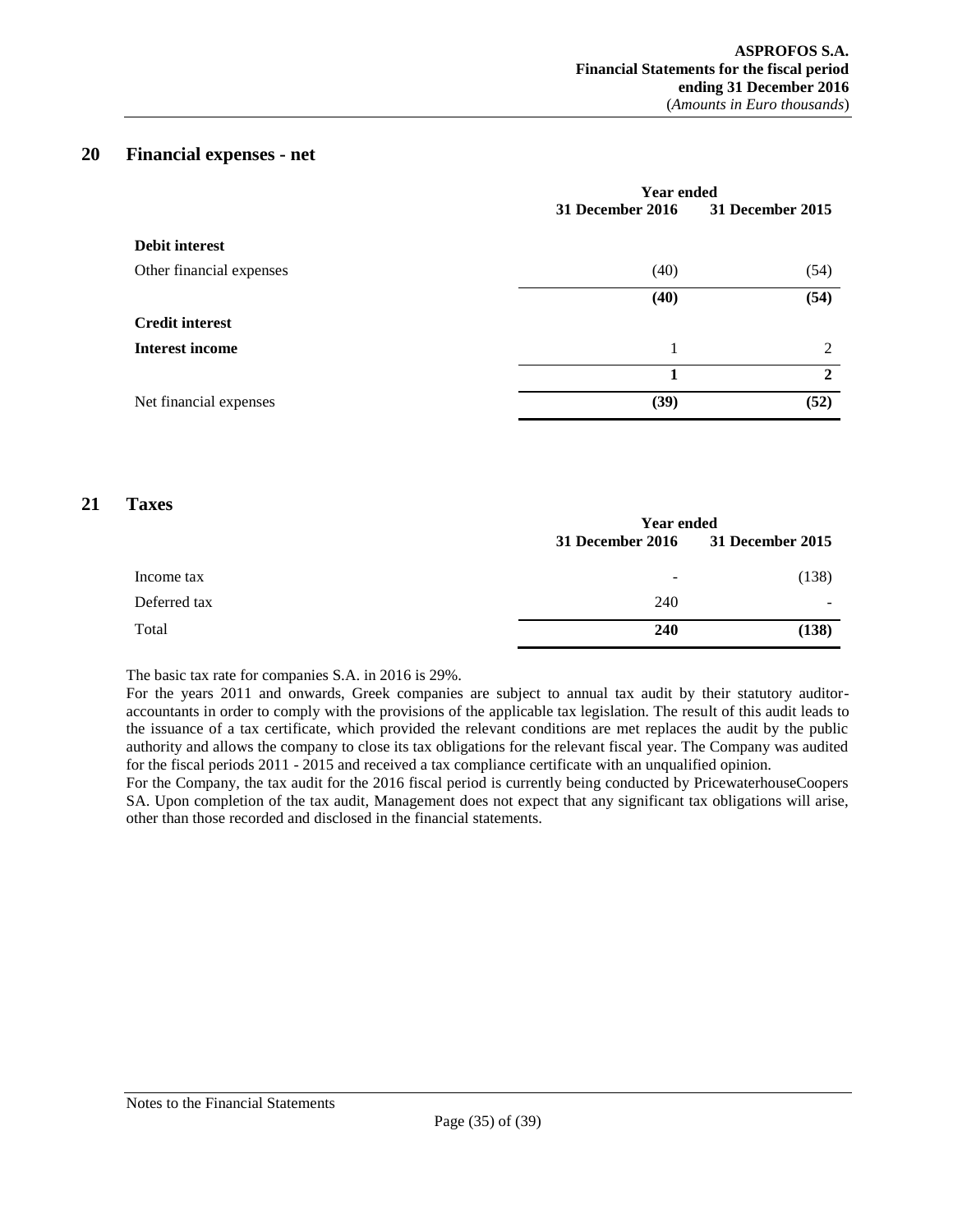# <span id="page-35-0"></span>**22 Cash flows from operating activities**

|                                                                           | <b>Note</b> | <b>Year ended</b>       |                  |
|---------------------------------------------------------------------------|-------------|-------------------------|------------------|
|                                                                           |             | <b>31 December 2016</b> | 31 December 2015 |
| <b>Fiscal Period Profit / (Loss)</b>                                      |             | (410)                   | (187)            |
| Depreciation of tangible and intangible assets                            | 5.6         | 451                     | 424              |
| Financial expenses/(income)                                               | 20          | 39                      | 52               |
| Provisions                                                                |             | 147                     | 14               |
|                                                                           |             | 227                     | 303              |
|                                                                           |             |                         |                  |
| <b>Changes in working capital</b><br>(Increase) / decrease of receivables |             | (985)                   | (795)            |
| (Decrease)/ increase of obligations                                       |             | (5,810)                 | 325              |
|                                                                           |             | (6,795)                 | (470)            |
| Net cash flows from operating<br>activities                               |             | (6,568)                 | (167)            |

# <span id="page-35-1"></span>**23 Contingent liabilities and legal cases**

a) The Company is involved in various legal cases and has various outstanding obligations related to the ordinary course of business. Based on currently available information, Management believes that the outcome of these cases will not significantly impact the Company's results or its financial position, and for this reason, a provision for the year has not been formed other than the existing provision.

b) ASPROFOS SA has been tax audited up until the 2004 fiscal period. ASPROFOS SA has not been audited by tax authorities for the 2005-2010 fiscal periods. Management believes that there will not be significant tax burdens from future audits, and therefore has not formed the relevant provision.

c) As at 31 December 2016, the Company has open Good Performance Letters of Guarantee amounting to  $\epsilon$  1,225 thousand (31 December 2015:  $\epsilon$  1,179 thousand), for projects that it has undertaken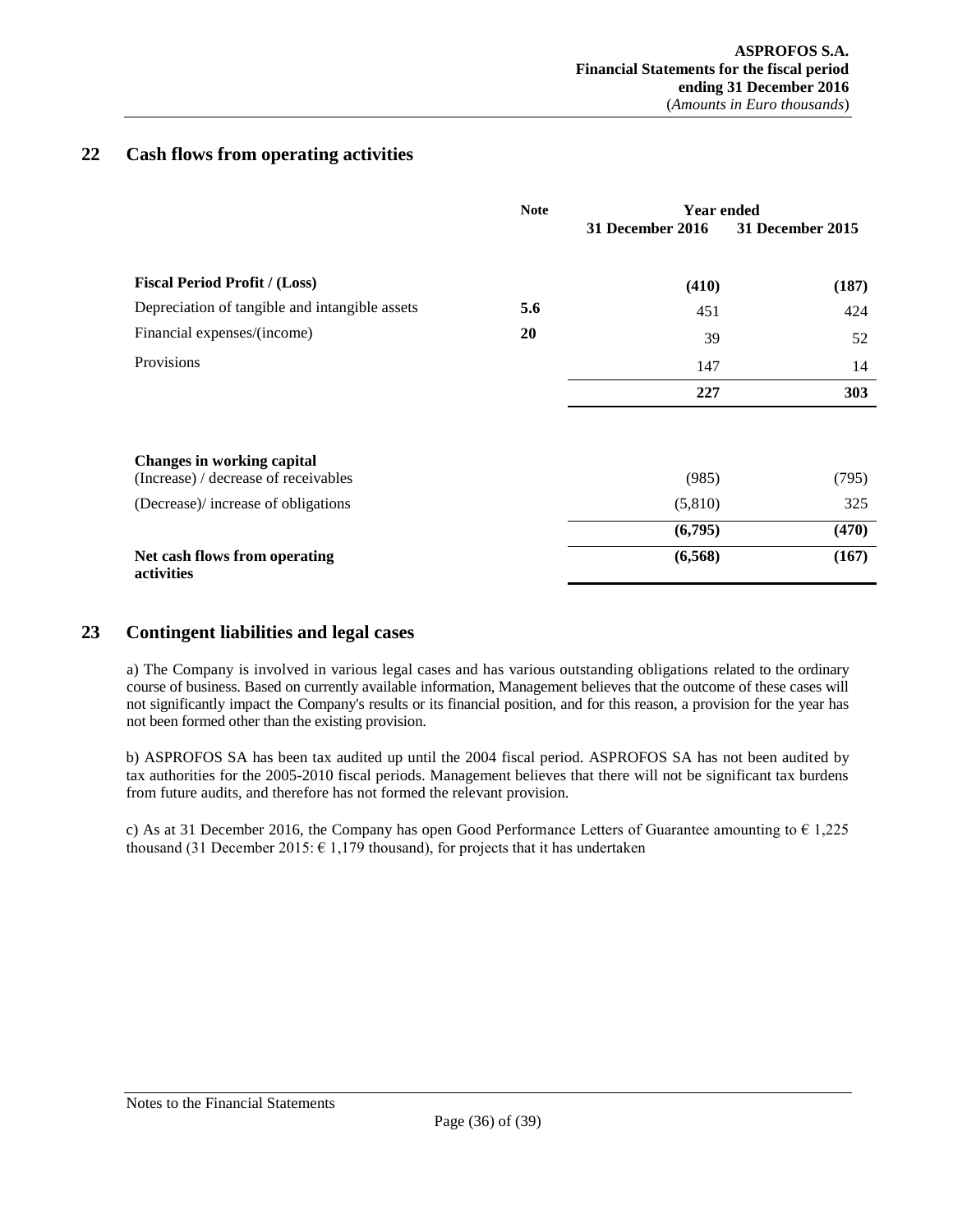# <span id="page-36-0"></span>**24 Commitments and other contractual obligations**

The company's only contractual obligation is the operating lease of 14 passenger cars, and the lease of 8 photocopiers.

The total lease payments that are payable under the operating leases are as follows:

|                | 31 December 2016 | 31 December 2015 |
|----------------|------------------|------------------|
| Up to 1 year   | 80               | 68               |
| From 1-5 years | 240              | 152              |
| <b>Total</b>   | 320              | 220              |

The lease expense that was entered in the income statement during the fiscal period amounts to  $\epsilon$  48 thousands ( $\epsilon$ 63 thousands in 2015).

# **25 Transactions with related parties**

## <span id="page-36-1"></span>**i. Sales of goods and services**

|                              | <b>Year ended</b>       |                  |
|------------------------------|-------------------------|------------------|
|                              | <b>31 December 2016</b> | 31 December 2015 |
| <b>Sale of services</b>      |                         |                  |
| <b>HELLENIC PETROLEUM SA</b> | 7,479                   | 3,847            |
| Other Group Companies        | 431                     | 341              |
| Other associated companies   | 620                     | 677              |
|                              | 8,530                   | 4,865            |
|                              | <b>Year ended</b>       |                  |
|                              | <b>31 December 2016</b> | 31 December 2015 |
| <b>Purchase of services</b>  |                         |                  |
| <b>HELLENIC PETROLEUM SA</b> |                         | 147              |
| Other associated companies   | 18                      | 13               |
|                              | 18                      | 161              |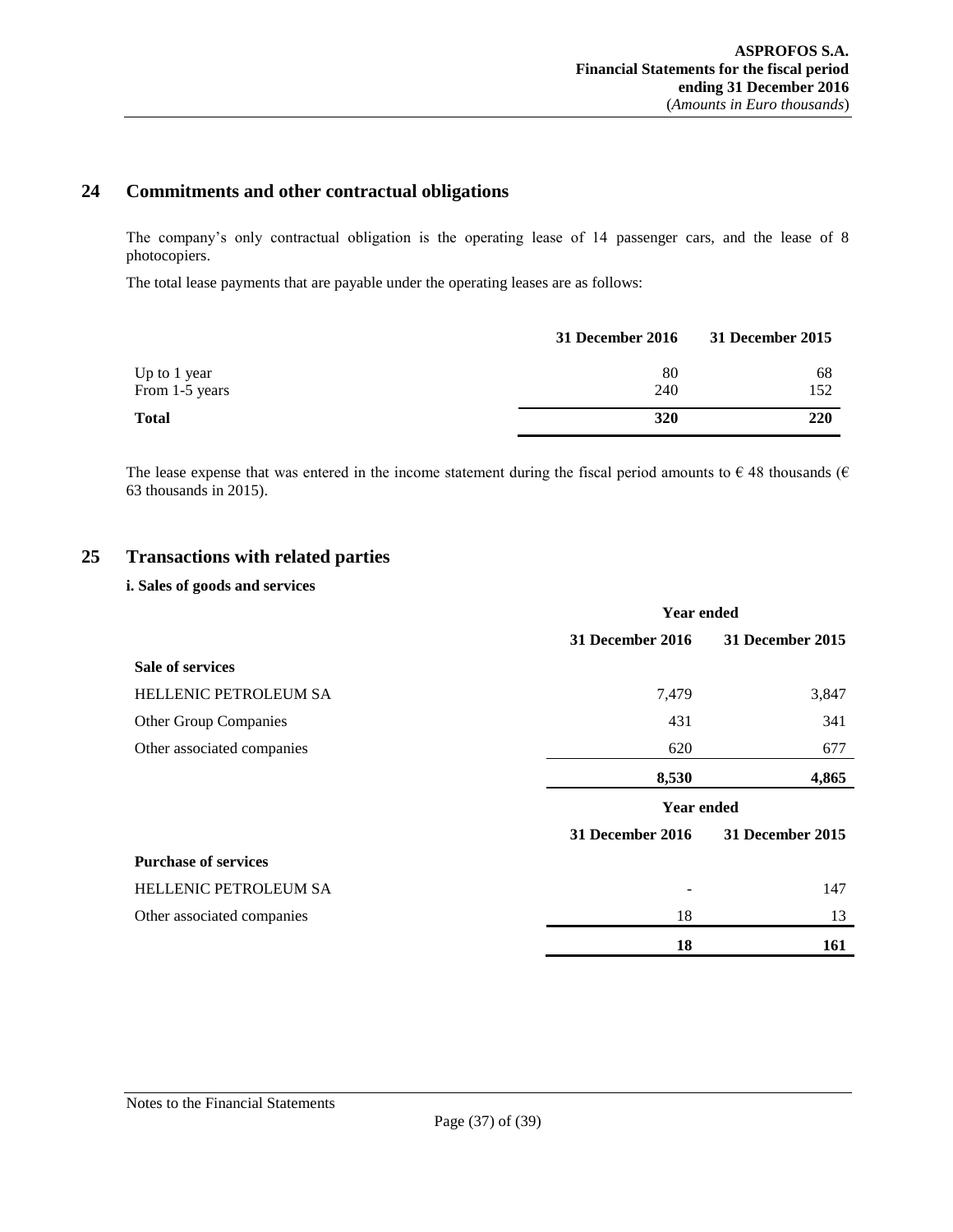## **ii. Fiscal period balances arising from sales/purchases of products/services**

|                                                              |                          | <b>Year ended</b> |  |
|--------------------------------------------------------------|--------------------------|-------------------|--|
| Receivables from related parties:                            | 31 December 2016         | 31 December 2015  |  |
|                                                              |                          |                   |  |
| <b>Group companies</b>                                       |                          |                   |  |
| -Customer balances                                           | 1,891                    | 69                |  |
| Other associated companies<br>- Balance from related parties | 262                      | 311               |  |
|                                                              | 2,153                    | 380               |  |
| <b>Obligations to related parties :</b>                      |                          |                   |  |
| <b>Group companies</b><br>-Customer balances (advances)      |                          |                   |  |
| HELLENIC PETROLEUM SA                                        | $\overline{\phantom{a}}$ | 5,778             |  |
| -Supplier balances                                           |                          |                   |  |
| HELLENIC PETROLEUM SA                                        | 527                      | 527               |  |
| Net balances from related parties                            | 527                      | 6,305             |  |

Transactions with related parties have been conducted under normal commercial terms that the Company abides by for transactions with third parties.

Transactions and balances with associated companies relate to:

a) The company HELLENIC PETROLEUM SA and its subsidiaries.

b) The Group's Associated Companies, which are consolidated in the Group with the equity method:

- Public Gas Corporation (DEPA) SA
- Elpedison Energy
- Hellenic Gas Transmission System Operator (DESFA) SA
- c) Related parties that are jointly controlled with the parent company due to their joint participation of the Greek State:
	- Public Power Corporation SA (PPC)